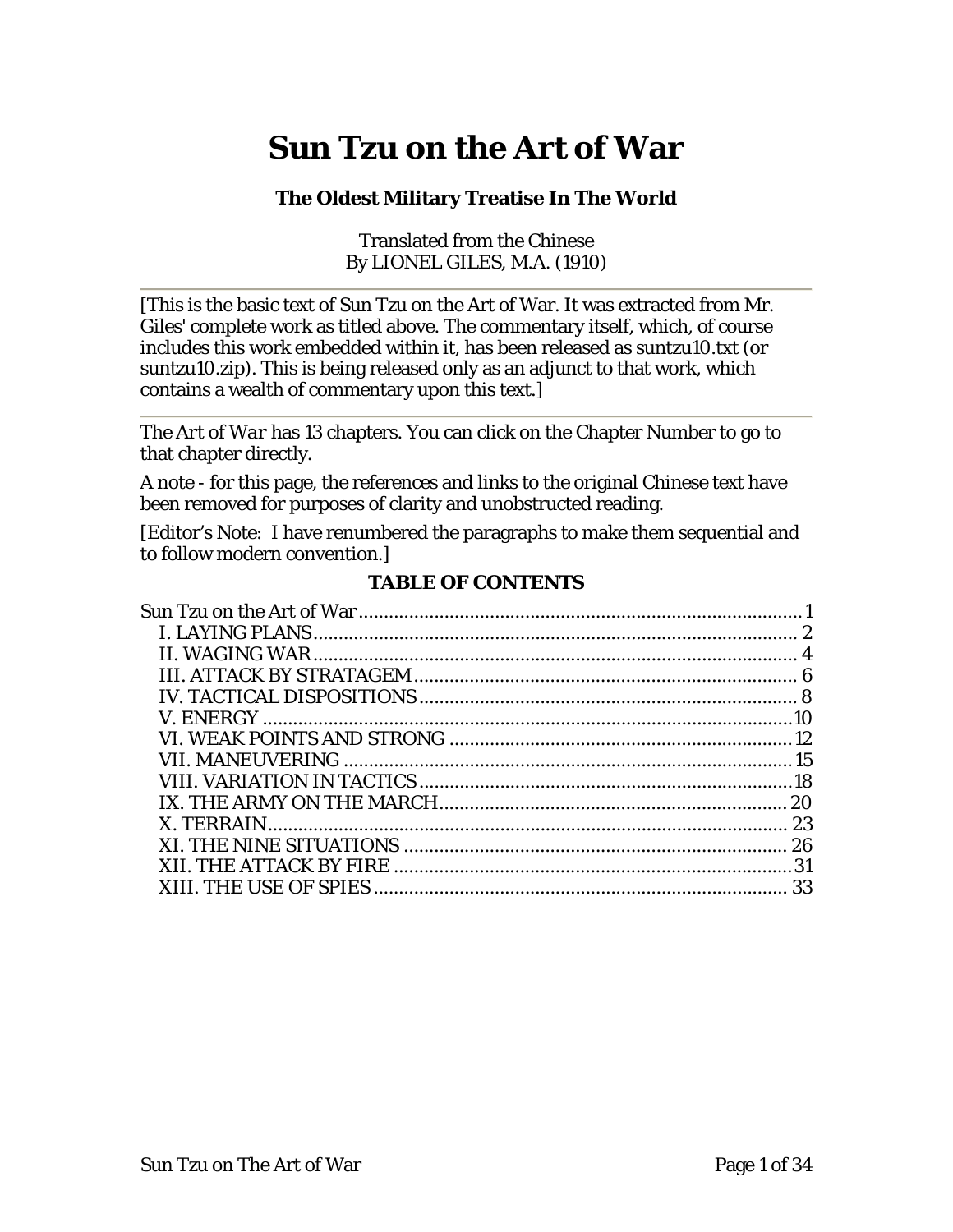### **I. LAYING PLANS**

- <span id="page-1-0"></span>1. Sun Tzu said: The art of war is of vital importance to the State.
- 2. It is a matter of life and death, a road either to safety or to ruin. Hence it is a subject of inquiry which can on no account be neglected.
- 3. The art of war, then, is governed by five constant factors, to be taken into account in one's deliberations, when seeking to determine the conditions obtaining in the field.
- 4. These are:
	- a. The Moral Law;
	- b. Heaven;
	- c. Earth;
	- d. The Commander;
	- e. Method and discipline.
- 5. The Moral Law causes the people to be in complete accord with their ruler, so that they will follow him regardless of their lives, undismayed by any danger.
- 6. Heaven signifies night and day, cold and heat, times and seasons.
- 7. Earth comprises distances, great and small; danger and security; open ground and narrow passes; the chances of life and death.
- 8. The Commander stands for the virtues of wisdom, sincerely, benevolence, courage and strictness.
- 9. By method and discipline are to be understood the marshaling of the army in its proper subdivisions, the graduations of rank among the officers, the maintenance of roads by which supplies may reach the army, and the control of military expenditure.
- 10. These five heads should be familiar to every general: he who knows them will be victorious; he who knows them not will fail.
- 11. Therefore, in your deliberations, when seeking to determine the military conditions, let them be made the basis of a comparison, in this wise:-
	- a. Which of the two sovereigns is imbued with the Moral law?
	- b. Which of the two generals has most ability?
	- c. With whom lie the advantages derived from Heaven and Earth?
	- d. On which side is discipline most rigorously enforced?
	- e. Which army is stronger?
	- f. On which side are officers and men more highly trained?
	- g. In which army is there the greater constancy both in reward and punishment?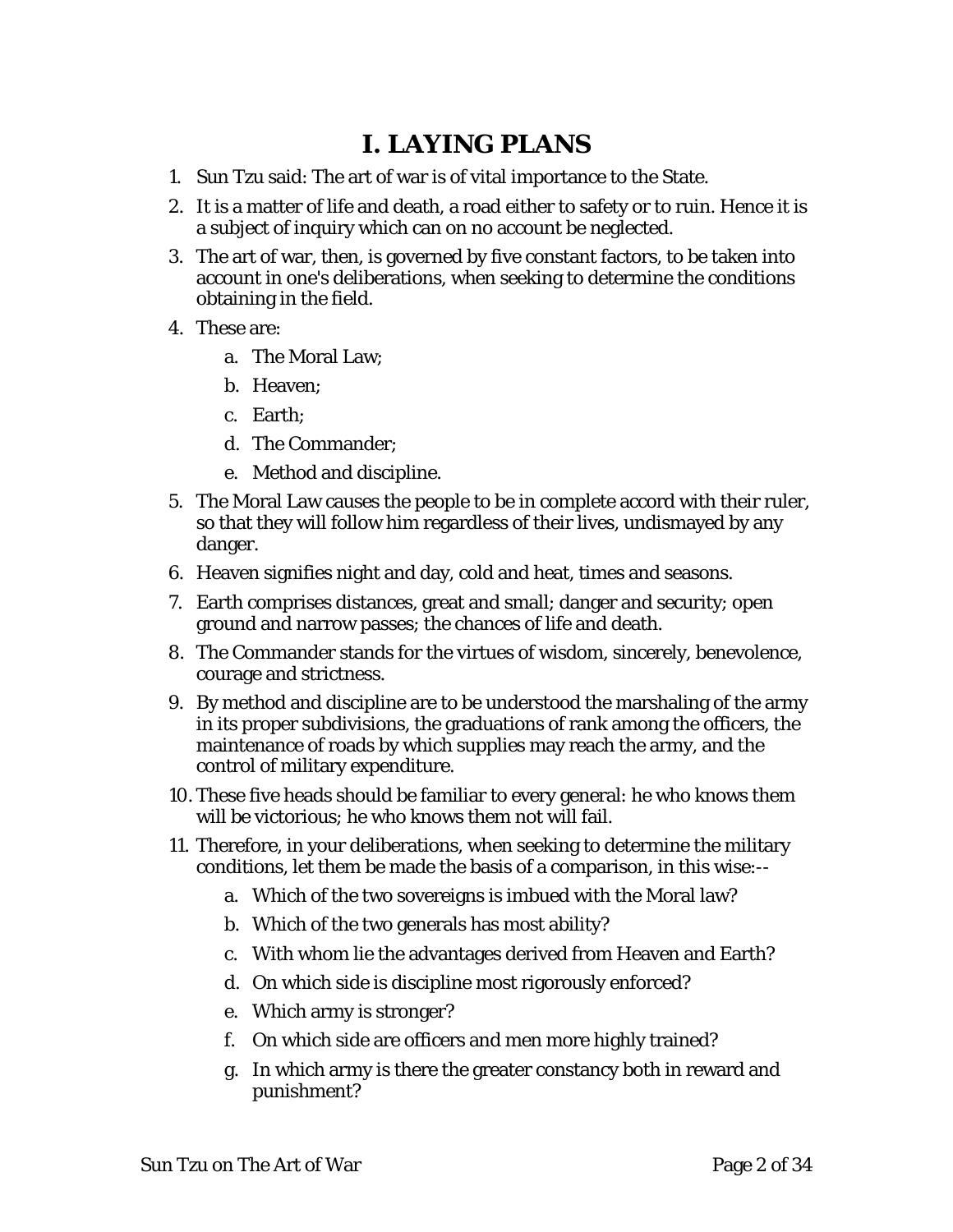- 12. By means of these seven considerations I can forecast victory or defeat.
- 13. The general that hearkens to my counsel and acts upon it, will conquer: let such a one be retained in command! The general that hearkens not to my counsel nor acts upon it, will suffer defeat:--let such a one be dismissed!
- 14. While heading the profit of my counsel, avail yourself also of any helpful circumstances over and beyond the ordinary rules.
- 15. According as circumstances are favorable, one should modify one's plans.
- 16. All warfare is based on deception.
- 17. Hence, when able to attack, we must seem unable; when using our forces, we must seem inactive; when we are near, we must make the enemy believe we are far away; when far away, we must make him believe we are near.
- 18. Hold out baits to entice the enemy. Feign disorder, and crush him.
- 19. If he is secure at all points, be prepared for him. If he is in superior strength, evade him.
- 20.If your opponent is of choleric temper, seek to irritate him. Pretend to be weak, that he may grow arrogant.
- 21. If he is taking his ease, give him no rest. If his forces are united, separate them.
- 22.Attack him where he is unprepared, appear where you are not expected.
- 23.These military devices, leading to victory, must not be divulged beforehand.
- 24.Now the general who wins a battle makes many calculations in his temple ere the battle is fought. The general who loses a battle makes but few calculations beforehand. Thus do many calculations lead to victory, and few calculations to defeat: how much more no calculation at all! It is by attention to this point that I can foresee who is likely to win or lose.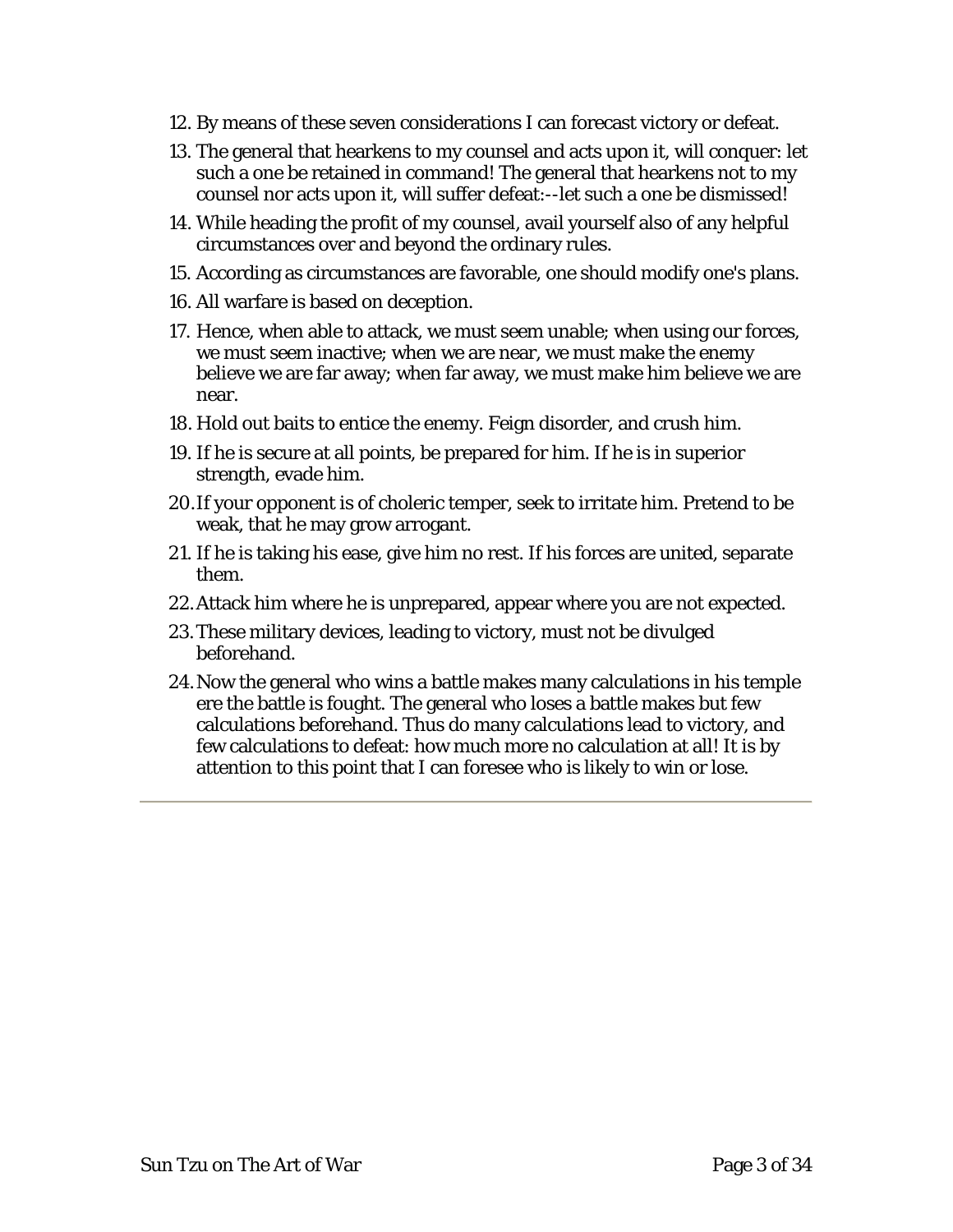### **II. WAGING WAR**

- <span id="page-3-0"></span>1. Sun Tzu said: In the operations of war, where there are in the field a thousand swift chariots, as many heavy chariots, and a hundred thousand mail-clad soldiers, with provisions enough to carry them a thousand li, the expenditure at home and at the front, including entertainment of guests, small items such as glue and paint, and sums spent on chariots and armor, will reach the total of a thousand ounces of silver per day. Such is the cost of raising an army of 100,000 men.
- 2. When you engage in actual fighting, if victory is long in coming, then men's weapons will grow dull and their ardor will be damped. If you lay siege to a town, you will exhaust your strength.
- 3. Again, if the campaign is protracted, the resources of the State will not be equal to the strain.
- 4. Now, when your weapons are dulled, your ardor damped, your strength exhausted and your treasure spent, other chieftains will spring up to take advantage of your extremity. Then no man, however wise, will be able to avert the consequences that must ensue.
- 5. Thus, though we have heard of stupid haste in war, cleverness has never been seen associated with long delays.
- 6. There is no instance of a country having benefited from prolonged warfare.
- 7. It is only one who is thoroughly acquainted with the evils of war that can thoroughly understand the profitable way of carrying it on.
- 8. The skillful soldier does not raise a second levy, neither are his supplywagons loaded more than twice.
- 9. Bring war material with you from home, but forage on the enemy. Thus the army will have food enough for its needs.
- 10. Poverty of the State exchequer causes an army to be maintained by contributions from a distance. Contributing to maintain an army at a distance causes the people to be impoverished.
- 11. On the other hand, the proximity of an army causes prices to go up; and high prices cause the people's substance to be drained away.
- 12. When their substance is drained away, the peasantry will be afflicted by heavy exactions.
- 13. With this loss of substance and exhaustion of strength, the homes of the people will be stripped bare, and three-tenths of their income will be dissipated; while government expenses for broken chariots, worn-out horses, breast-plates and helmets, bows and arrows, spears and shields, protective mantles, draught-oxen and heavy wagons, will amount to fourtenths of its total revenue.
- 14. Hence a wise general makes a point of foraging on the enemy. One cartload of the enemy's provisions is equivalent to twenty of one's own,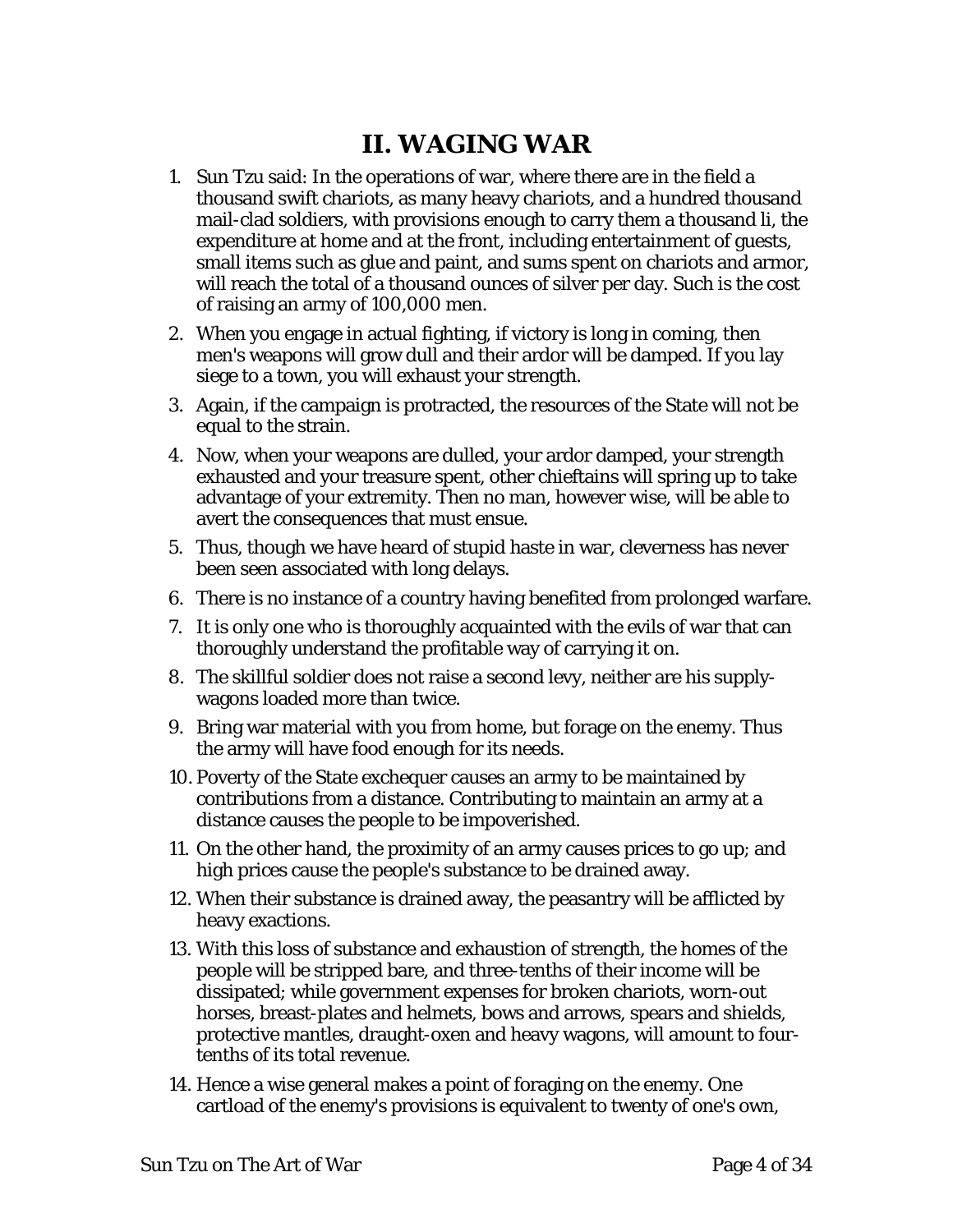and likewise a single picul of his provender is equivalent to twenty from one's own store.

- 15. Now in order to kill the enemy, our men must be roused to anger; that there may be advantage from defeating the enemy, they must have their rewards.
- 16. Therefore in chariot fighting, when ten or more chariots have been taken, those should be rewarded who took the first. Our own flags should be substituted for those of the enemy, and the chariots mingled and used in conjunction with ours. The captured soldiers should be kindly treated and kept.
- 17. This is called, using the conquered foe to augment one's own strength.
- 18. In war, then, let your great object be victory, not lengthy campaigns.
- 19. Thus it may be known that the leader of armies is the arbiter of the people's fate, the man on whom it depends whether the nation shall be in peace or in peril.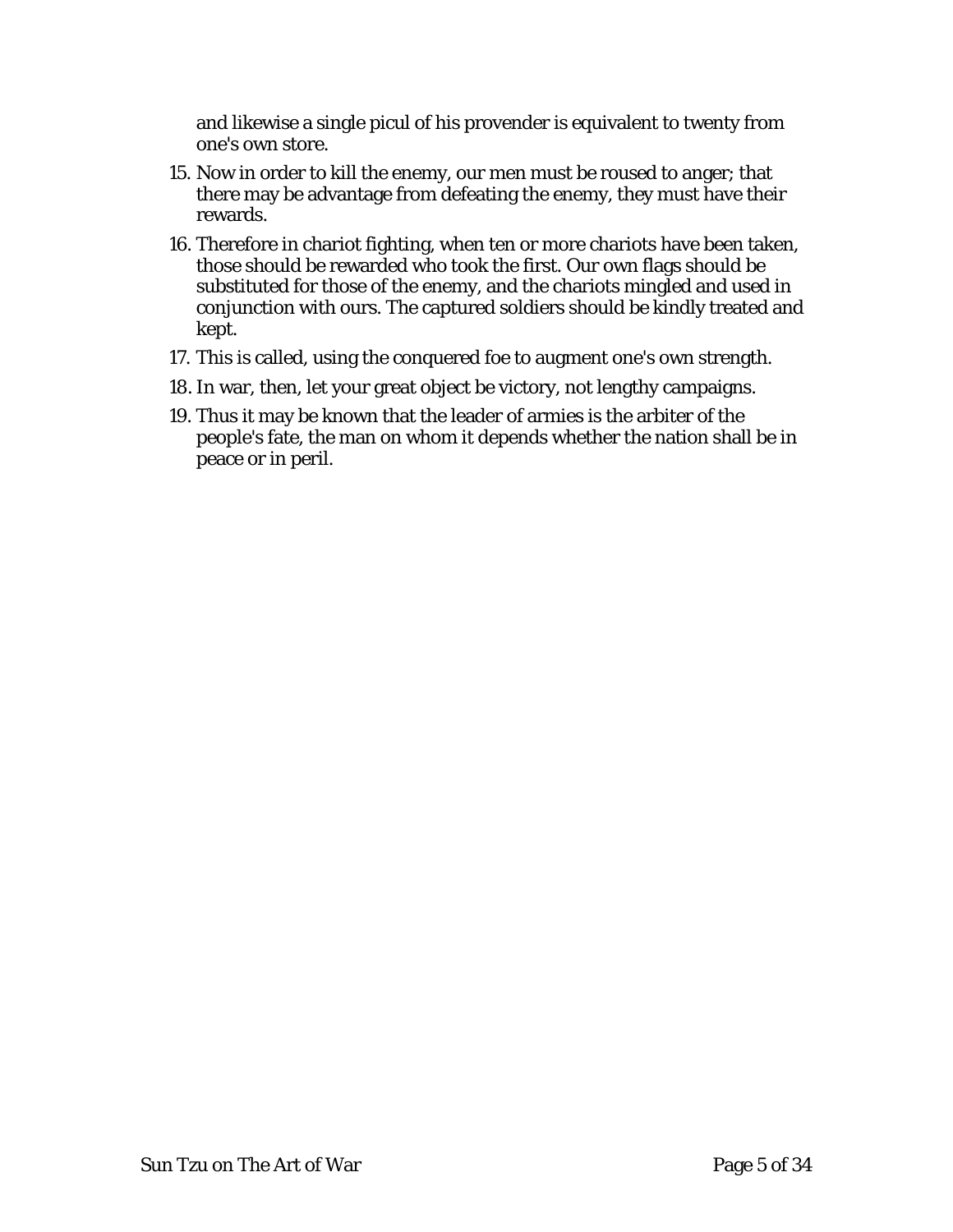# **III. ATTACK BY STRATAGEM**

- <span id="page-5-0"></span>1. Sun Tzu said: In the practical art of war, the best thing of all is to take the enemy's country whole and intact; to shatter and destroy it is not so good. So, too, it is better to recapture an army entire than to destroy it, to capture a regiment, a detachment or a company entire than to destroy them.
- 2. Hence to fight and conquer in all your battles is not supreme excellence; supreme excellence consists in breaking the enemy's resistance without fighting.
- 3. Thus the highest form of generalship is to balk the enemy's plans; the next best is to prevent the junction of the enemy's forces; the next in order is to attack the enemy's army in the field; and the worst policy of all is to besiege walled cities.
- 4. The rule is, not to besiege walled cities if it can possibly be avoided. The preparation of mantlets, movable shelters, and various implements of war, will take up three whole months; and the piling up of mounds over against the walls will take three months more.
- 5. The general, unable to control his irritation, will launch his men to the assault like swarming ants, with the result that one-third of his men are slain, while the town still remains untaken. Such are the disastrous effects of a siege.
- 6. Therefore the skillful leader subdues the enemy's troops without any fighting; he captures their cities without laying siege to them; he overthrows their kingdom without lengthy operations in the field.
- 7. With his forces intact he will dispute the mastery of the Empire, and thus, without losing a man, his triumph will be complete. This is the method of attacking by stratagem.
- 8. It is the rule in war, if our forces are ten to the enemy's one, to surround him; if five to one, to attack him; if twice as numerous, to divide our army into two.
- 9. If equally matched, we can offer battle; if slightly inferior in numbers, we can avoid the enemy; if quite unequal in every way, we can flee from him.
- 10. Hence, though an obstinate fight may be made by a small force, in the end it must be captured by the larger force.
- 11. Now the general is the bulwark of the State; if the bulwark is complete at all points; the State will be strong; if the bulwark is defective, the State will be weak.
- 12. There are three ways in which a ruler can bring misfortune upon his army:-
	- f. By commanding the army to advance or to retreat, being ignorant of the fact that it cannot obey. This is called hobbling the army.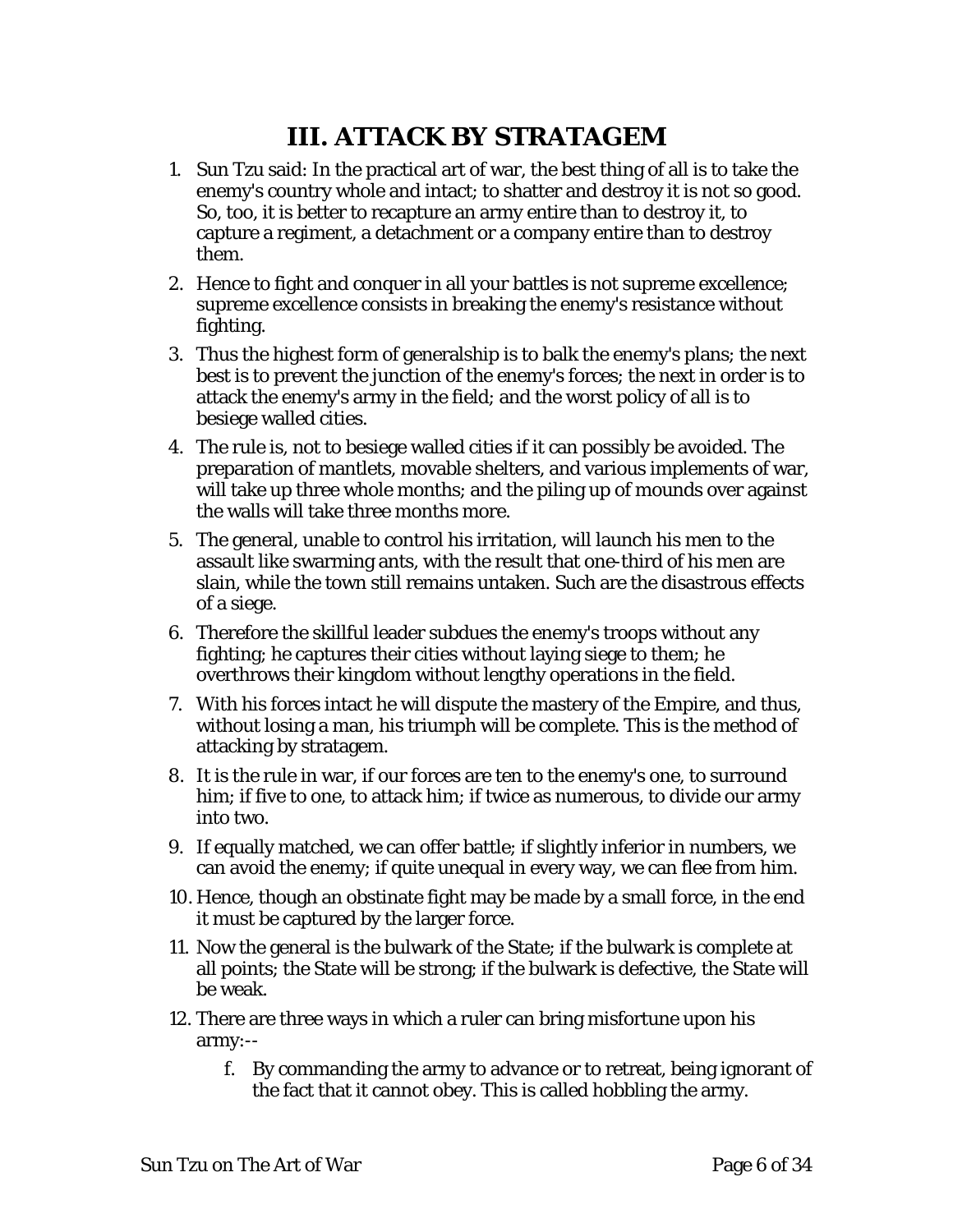- g. By attempting to govern an army in the same way as he administers a kingdom, being ignorant of the conditions which obtain in an army. This causes restlessness in the soldier's minds.
- h. By employing the officers of his army without discrimination, through ignorance of the military principle of adaptation to circumstances. This shakes the confidence of the soldiers.
- 13. But when the army is restless and distrustful, trouble is sure to come from the other feudal princes. This is simply bringing anarchy into the army, and flinging victory away.
- 14. Thus we may know that there are five essentials for victory:
	- i. He will win who knows when to fight and when not to fight.
	- j. He will win who knows how to handle both superior and inferior forces.
	- k. He will win whose army is animated by the same spirit throughout all its ranks.
	- l. He will win who, prepared himself, waits to take the enemy unprepared.
	- m. He will win who has military capacity and is not interfered with by the sovereign.
- 15. Hence the saying: If you know the enemy and know yourself, you need not fear the result of a hundred battles. If you know yourself but not the enemy, for every victory gained you will also suffer a defeat. If you know neither the enemy nor yourself, you will succumb in every battle.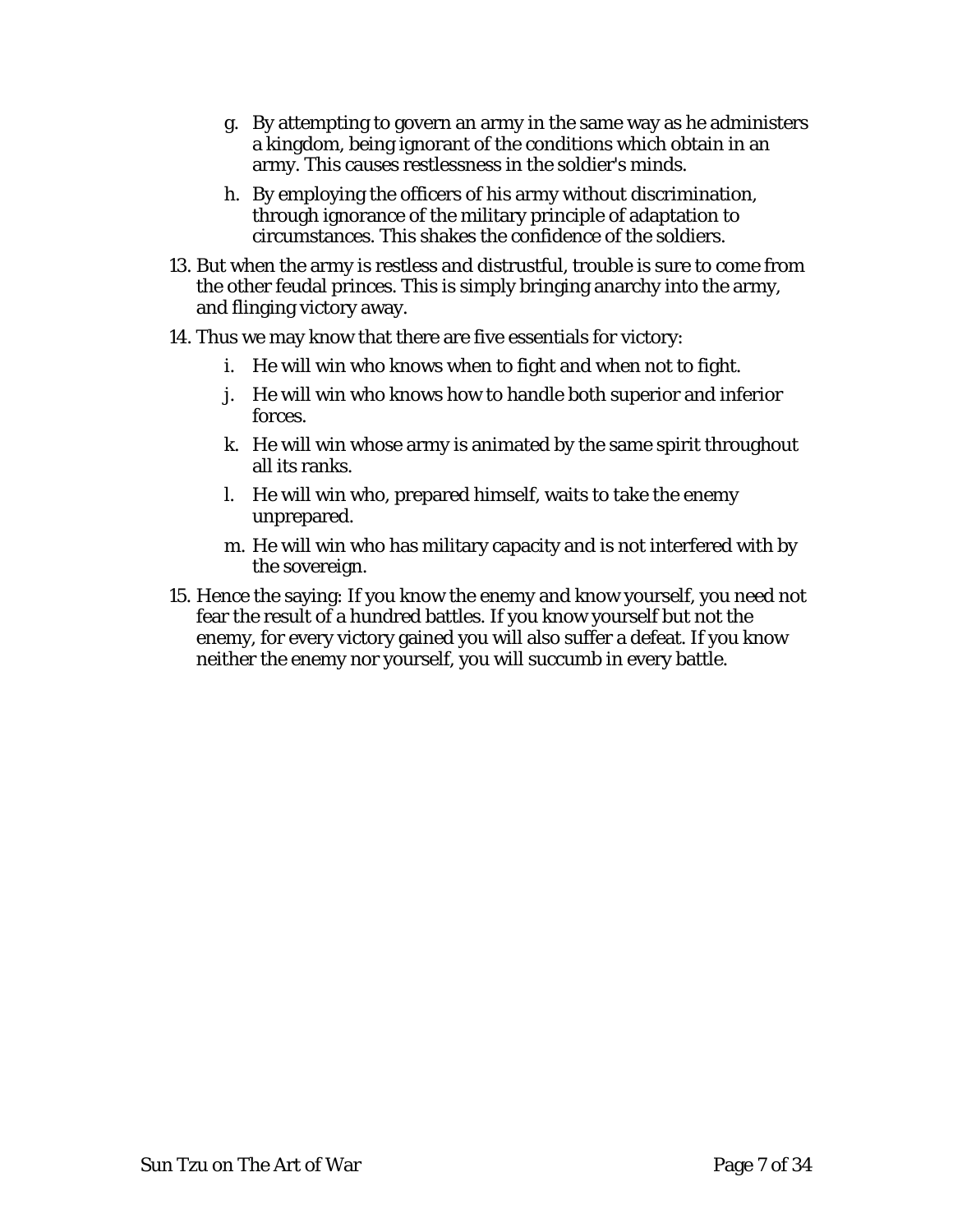# **IV. TACTICAL DISPOSITIONS**

- <span id="page-7-0"></span>1. Sun Tzu said: The good fighters of old first put themselves beyond the possibility of defeat, and then waited for an opportunity of defeating the enemy.
- 2. To secure ourselves against defeat lies in our own hands, but the opportunity of defeating the enemy is provided by the enemy himself.
- 3. Thus the good fighter is able to secure himself against defeat, but cannot make certain of defeating the enemy.
- 4. Hence the saying: One may know how to conquer without being able to do it.
- 5. Security against defeat implies defensive tactics; ability to defeat the enemy means taking the offensive.
- 6. Standing on the defensive indicates insufficient strength; attacking, a superabundance of strength.
- 7. The general who is skilled in defense hides in the most secret recesses of the earth; he who is skilled in attack flashes forth from the topmost heights of heaven. Thus on the one hand we have ability to protect ourselves; on the other, a victory that is complete.
- 8. To see victory only when it is within the ken of the common herd is not the acme of excellence.
- 9. Neither is it the acme of excellence if you fight and conquer and the whole Empire says, "Well done!"
- 10. To lift an autumn hair is no sign of great strength; to see the sun and moon is no sign of sharp sight; to hear the noise of thunder is no sign of a quick ear.
- 11. What the ancients called a clever fighter is one who not only wins, but excels in winning with ease.
- 12. Hence his victories bring him neither reputation for wisdom nor credit for courage.
- 13. He wins his battles by making no mistakes. Making no mistakes is what establishes the certainty of victory, for it means conquering an enemy that is already defeated.
- 14. Hence the skillful fighter puts himself into a position which makes defeat impossible, and does not miss the moment for defeating the enemy.
- 15. Thus it is that in war the victorious strategist only seeks battle after the victory has been won, whereas he who is destined to defeat first fights and afterwards looks for victory.
- 16. The consummate leader cultivates the moral law, and strictly adheres to method and discipline; thus it is in his power to control success.
- 17. In respect of military method, we have: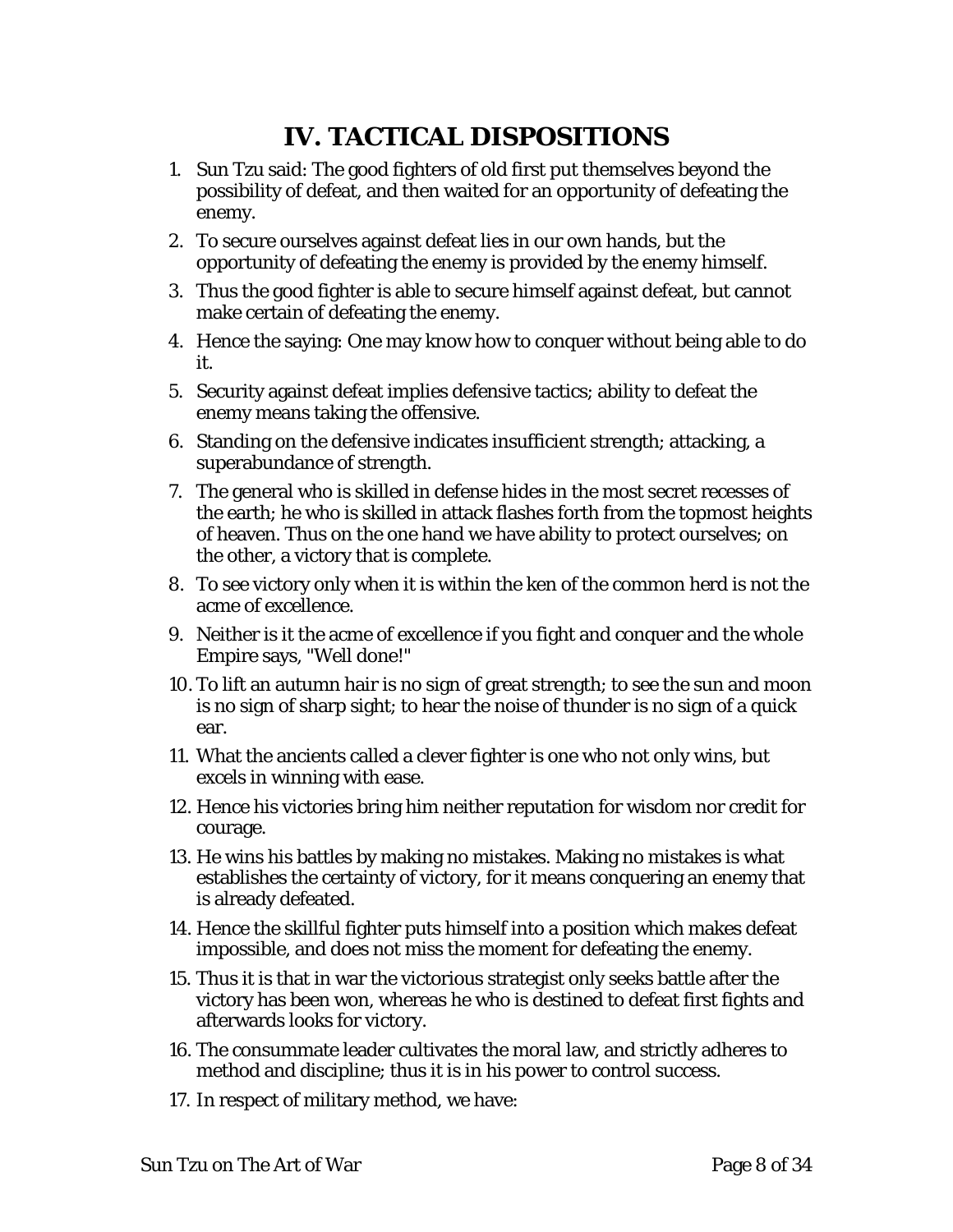- a. firstly, Measurement;
- b. secondly, Estimation of quantity;
- c. thirdly, Calculation;
- d. fourthly, Balancing of chances;
- e. fifthly, Victory.
- 18. Measurement owes its existence to Earth; Estimation of quantity to Measurement; Calculation to Estimation of quantity; Balancing of chances to Calculation; and Victory to Balancing of chances.
- 19. A victorious army opposed to a routed one, is as a pound's weight placed in the scale against a single grain.
- 20.The onrush of a conquering force is like the bursting of pent-up waters into a chasm a thousand fathoms deep.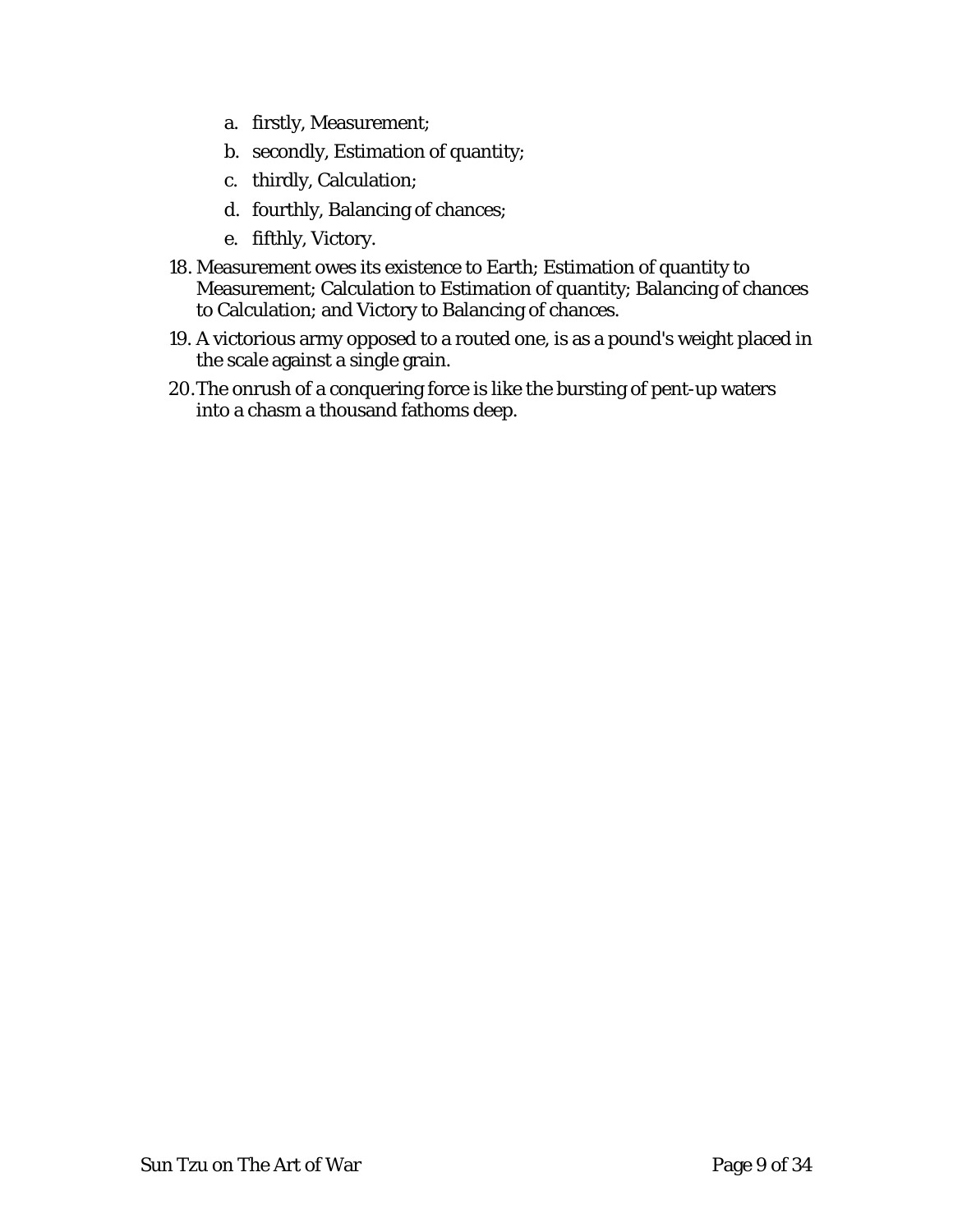### **V. ENERGY**

- <span id="page-9-0"></span>1. Sun Tzu said: The control of a large force is the same principle as the control of a few men: it is merely a question of dividing up their numbers.
- 2. Fighting with a large army under your command is nowise different from fighting with a small one: it is merely a question of instituting signs and signals.
- 3. To ensure that your whole host may withstand the brunt of the enemy's attack and remain unshaken -- this is effected by maneuvers direct and indirect.
- 4. That the impact of your army may be like a grindstone dashed against an egg--this is effected by the science of weak points and strong.
- 5. In all fighting, the direct method may be used for joining battle, but indirect methods will be needed in order to secure victory.
- 6. Indirect tactics, efficiently applied, are inexhaustible as Heaven and Earth, unending as the flow of rivers and streams; like the sun and moon, they end but to begin anew; like the four seasons, they pass away to return once more.
- 7. There are not more than five musical notes, yet the combinations of these five give rise to more melodies than can ever be heard.
- 8. There are not more than five primary colors (blue, yellow, red, white, and black), yet in combination they produce more hues than can ever been seen.
- 9. There are not more than five cardinal tastes (sour, acrid, salt, sweet, bitter), yet combinations of them yield more flavors than can ever be tasted.
- 10.In battle, there are not more than two methods of attack--the direct and the indirect; yet these two in combination give rise to an endless series of maneuvers.
- 11. The direct and the indirect lead on to each other in turn. It is like moving in a circle--you never come to an end. Who can exhaust the possibilities of their combination?
- 12. The onset of troops is like the rush of a torrent which will even roll stones along in its course.
- 13. The quality of decision is like the well-timed swoop of a falcon which enables it to strike and destroy its victim.
- 14. Therefore the good fighter will be terrible in his onset, and prompt in his decision.
- 15. Energy may be likened to the bending of a crossbow; decision, to the releasing of a trigger.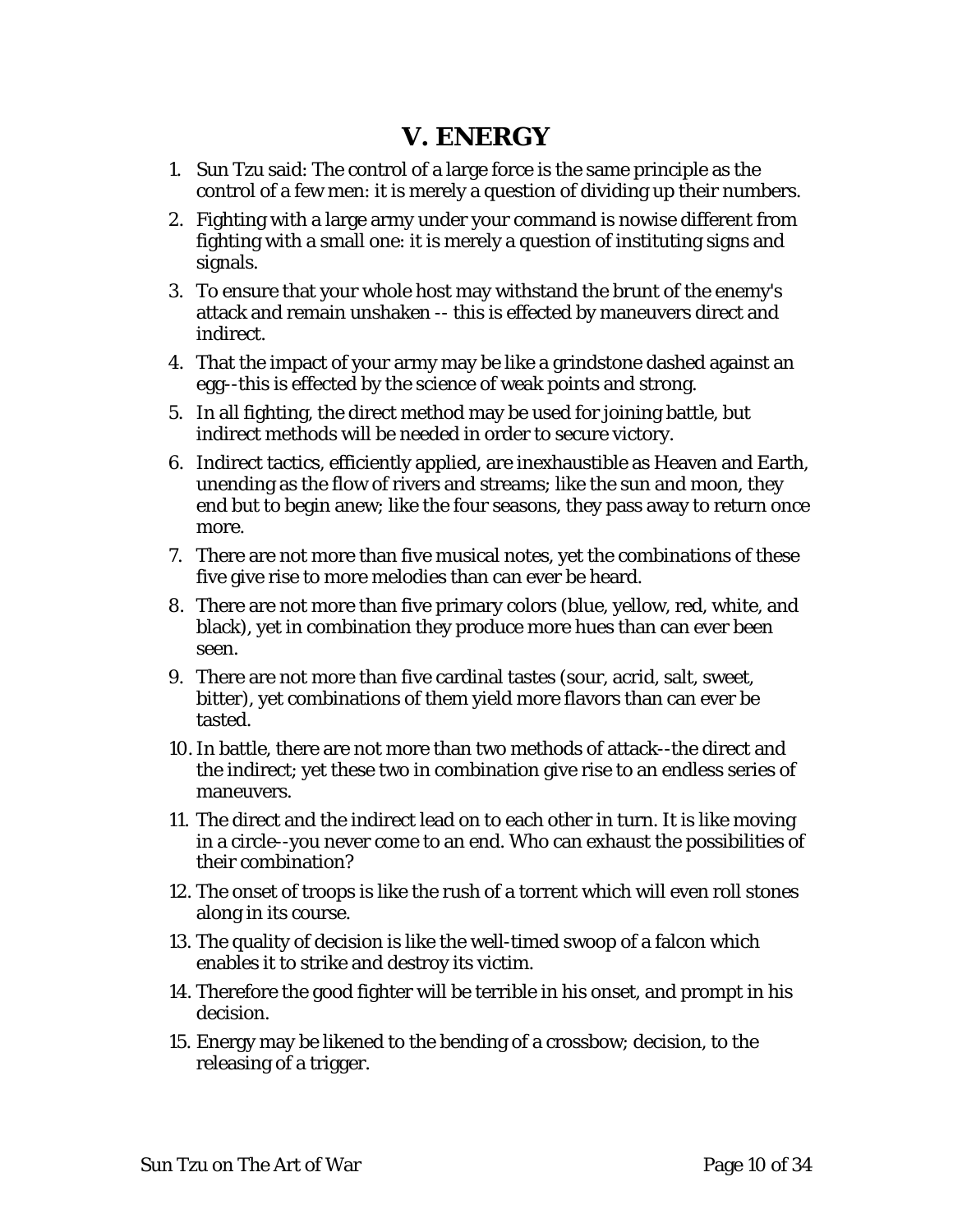- 16. Amid the turmoil and tumult of battle, there may be seeming disorder and yet no real disorder at all; amid confusion and chaos, your array may be without head or tail, yet it will be proof against defeat.
- 17. Simulated disorder postulates perfect discipline, simulated fear postulates courage; simulated weakness postulates strength.
- 18. Hiding order beneath the cloak of disorder is simply a question of subdivision; concealing courage under a show of timidity presupposes a fund of latent energy; masking strength with weakness is to be effected sby tactical dispositions.
- 19. Thus one who is skillful at keeping the enemy on the move maintains deceitful appearances, according to which the enemy will act. He sacrifices something, that the enemy may snatch at it.
- 20.By holding out baits, he keeps him on the march; then with a body of picked men he lies in wait for him.
- 21. The clever combatant looks to the effect of combined energy, and does not require too much from individuals. Hence his ability to pick out the right men and utilize combined energy.
- 22.When he utilizes combined energy, his fighting men become as it were like unto rolling logs or stones. For it is the nature of a log or stone to remain motionless on level ground, and to move when on a slope; if fourcornered, to come to a standstill, but if round-shaped, to go rolling down.
- 23.Thus the energy developed by good fighting men is as the momentum of a round stone rolled down a mountain thousands of feet in height. So much on the subject of energy.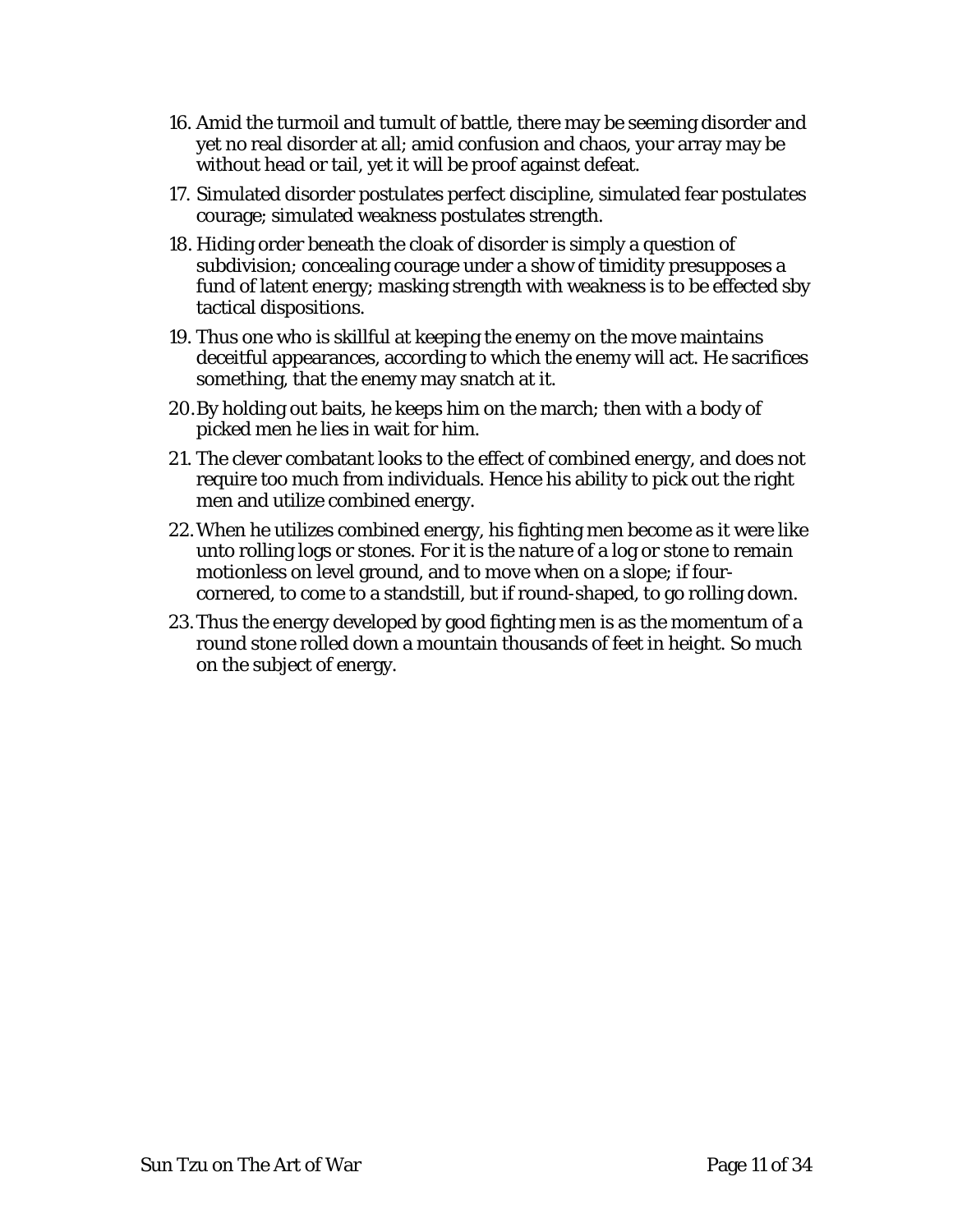# **VI. WEAK POINTS AND STRONG**

- <span id="page-11-0"></span>1. Sun Tzu said: Whoever is first in the field and awaits the coming of the enemy, will be fresh for the fight; whoever is second in the field and has to hasten to battle will arrive exhausted.
- 2. Therefore the clever combatant imposes his will on the enemy, but does not allow the enemy's will to be imposed on him.
- 3. By holding out advantages to him, he can cause the enemy to approach of his own accord; or, by inflicting damage, he can make it impossible for the enemy to draw near.
- 4. If the enemy is taking his ease, he can harass him; if well supplied with food, he can starve him out; if quietly encamped, he can force him to move.
- 5. Appear at points which the enemy must hasten to defend; march swiftly to places where you are not expected.
- 6. An army may march great distances without distress, if it marches through country where the enemy is not.
- 7. You can be sure of succeeding in your attacks if you only attack places which are undefended.You can ensure the safety of your defense if you only hold positions that cannot be attacked.
- 8. Hence that general is skillful in attack whose opponent does not know what to defend; and he is skillful in defense whose opponent does not know what to attack.
- 9. O divine art of subtlety and secrecy! Through you we learn to be invisible, through you inaudible; and hence we can hold the enemy's fate in our hands.
- 10. You may advance and be absolutely irresistible, if you make for the enemy's weak points; you may retire and be safe from pursuit if your movements are more rapid than those of the enemy.
- 11. If we wish to fight, the enemy can be forced to an engagement even though he be sheltered behind a high rampart and a deep ditch. All we need do is attack some other place that he will be obliged to relieve.
- 12. If we do not wish to fight, we can prevent the enemy from engaging us even though the lines of our encampment be merely traced out on the ground. All we need do is to throw something odd and unaccountable in his way.
- 13. By discovering the enemy's dispositions and remaining invisible ourselves, we can keep our forces concentrated, while the enemy's must be divided.
- 14. We can form a single united body, while the enemy must split up into fractions. Hence there will be a whole pitted against separate parts of a whole, which means that we shall be many to the enemy's few.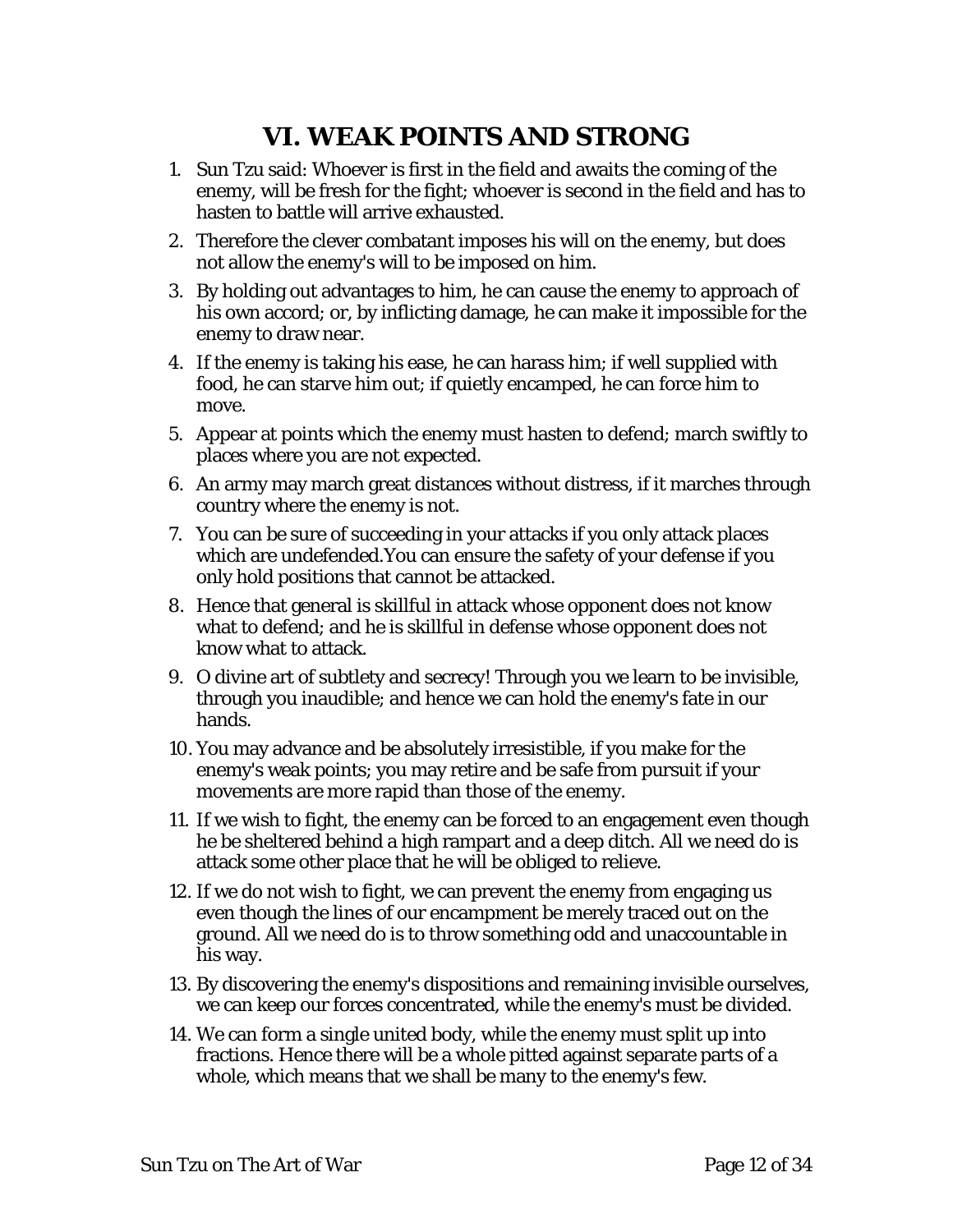- 15. And if we are able thus to attack an inferior force with a superior one, our opponents will be in dire straits.
- 16. The spot where we intend to fight must not be made known; for then the enemy will have to prepare against a possible attack at several different points; and his forces being thus distributed in many directions, the numbers we shall have to face at any given point will be proportionately few.
- 17. For should the enemy strengthen his van, he will weaken his rear; should he strengthen his rear, he will weaken his van; should he strengthen his left, he will weaken his right; should he strengthen his right, he will weaken his left. If he sends reinforcements everywhere, he will everywhere be weak.
- 18. Numerical weakness comes from having to prepare against possible attacks; numerical strength, from compelling our adversary to make these preparations against us.
- 19. Knowing the place and the time of the coming battle, we may concentrate from the greatest distances in order to fight.
- 20.But if neither time nor place be known, then the left wing will be impotent to succor the right, the right equally impotent to succor the left, the van unable to relieve the rear, or the rear to support the van. How much more so if the furthest portions of the army are anything under a hundred LI apart, and even the nearest are separated by several LI!
- 21. Though according to my estimate the soldiers of Yueh exceed our own in number, that shall advantage them nothing in the matter of victory. I say then that victory can be achieved.
- 22.Though the enemy be stronger in numbers, we may prevent him from fighting. Scheme so as to discover his plans and the likelihood of their success.
- 23.Rouse him, and learn the principle of his activity or inactivity. Force him to reveal himself, so as to find out his vulnerable spots.
- 24.Carefully compare the opposing army with your own, so that you may know where strength is superabundant and where it is deficient.
- 25.In making tactical dispositions, the highest pitch you can attain is to conceal them; conceal your dispositions, and you will be safe from the prying of the subtlest spies, from the machinations of the wisest brains.
- 26.How victory may be produced for them out of the enemy's own tactics- that is what the multitude cannot comprehend.
- 27. All men can see the tactics whereby I conquer, but what none can see is the strategy out of which victory is evolved.
- 28.Do not repeat the tactics which have gained you one victory, but let your methods be regulated by the infinite variety of circumstances.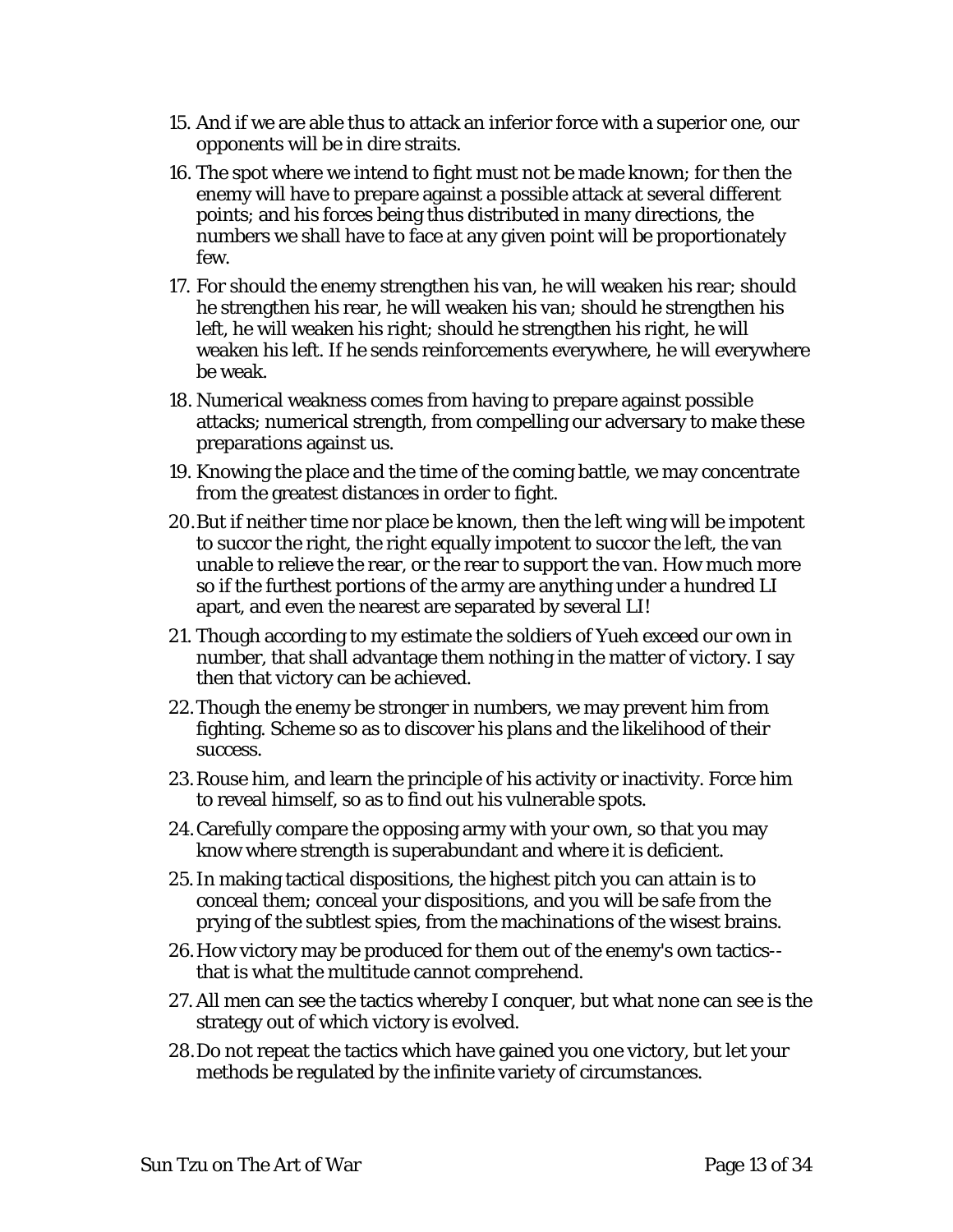- 29.Military tactics are like unto water; for water in its natural course runs away from high places and hastens downwards.
- 30.So in war, the way is to avoid what is strong and to strike at what is weak.
- 31. Water shapes its course according to the nature of the ground over which it flows; the soldier works out his victory in relation to the foe whom he is facing.
- 32.Therefore, just as water retains no constant shape, so in warfare there are no constant conditions.
- 33.He who can modify his tactics in relation to his opponent and thereby succeed in winning, may be called a heaven-born captain.
- 34.The five elements (water, fire, wood, metal, earth) are not always equally predominant; the four seasons make way for each other in turn. There are short days and long; the moon has its periods of waning and waxing.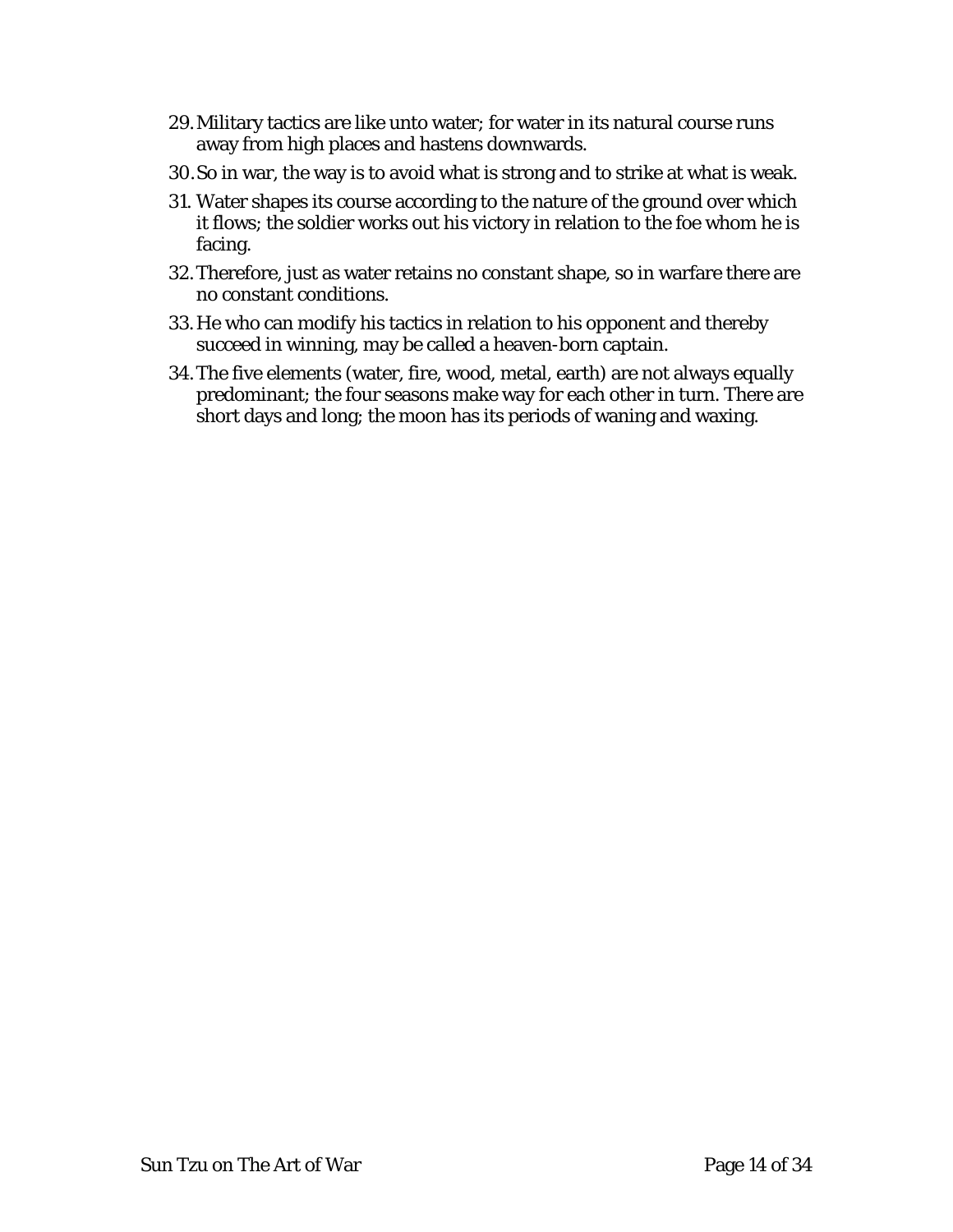### **VII. MANEUVERING**

- <span id="page-14-0"></span>1. Sun Tzu said: In war, the general receives his commands from the sovereign.
- 2. Having collected an army and concentrated his forces, he must blend and harmonize the different elements thereof before pitching his camp.
- 3. After that, comes tactical maneuvering, than which there is nothing more difficult. The difficulty of tactical maneuvering consists in turning the devious into the direct, and misfortune into gain.
- 4. Thus, to take a long and circuitous route, after enticing the enemy out of the way, and though starting after him, to contrive to reach the goal before him, shows knowledge of the artifice of DEVIATION.
- 5. Maneuvering with an army is advantageous; with an undisciplined multitude, most dangerous.
- 6. If you set a fully equipped army in march in order to snatch an advantage, the chances are that you will be too late. On the other hand, to detach a flying column for the purpose involves the sacrifice of its baggage and stores.
- 7. Thus, if you order your men to roll up their buff-coats, and make forced marches without halting day or night, covering double the usual distance at a stretch, doing a hundred LI in order to wrest an advantage, the leaders of all your three divisions will fall into the hands of the enemy.
- 8. The stronger men will be in front, the jaded ones will fall behind, and on this plan only one-tenth of your army will reach its destination.
- 9. If you march fifty LI in order to outmaneuver the enemy, you will lose the leader of your first division, and only half your force will reach the goal.
- 10.If you march thirty LI with the same object, two-thirds of your army will arrive.
- 11. We may take it then that an army without its baggage-train is lost; without provisions it is lost; without bases of supply it is lost.
- 12. We cannot enter into alliances until we are acquainted with the designs of our neighbors.
- 13. We are not fit to lead an army on the march unless we are familiar with the face of the country--its mountains and forests, its pitfalls and precipices, its marshes and swamps.
- 14. We shall be unable to turn natural advantage to account unless we make use of local guides.
- 15. In war, practice dissimulation, and you will succeed.
- 16. Whether to concentrate or to divide your troops, must be decided by circumstances.
- 17. Let your rapidity be that of the wind, your compactness that of the forest.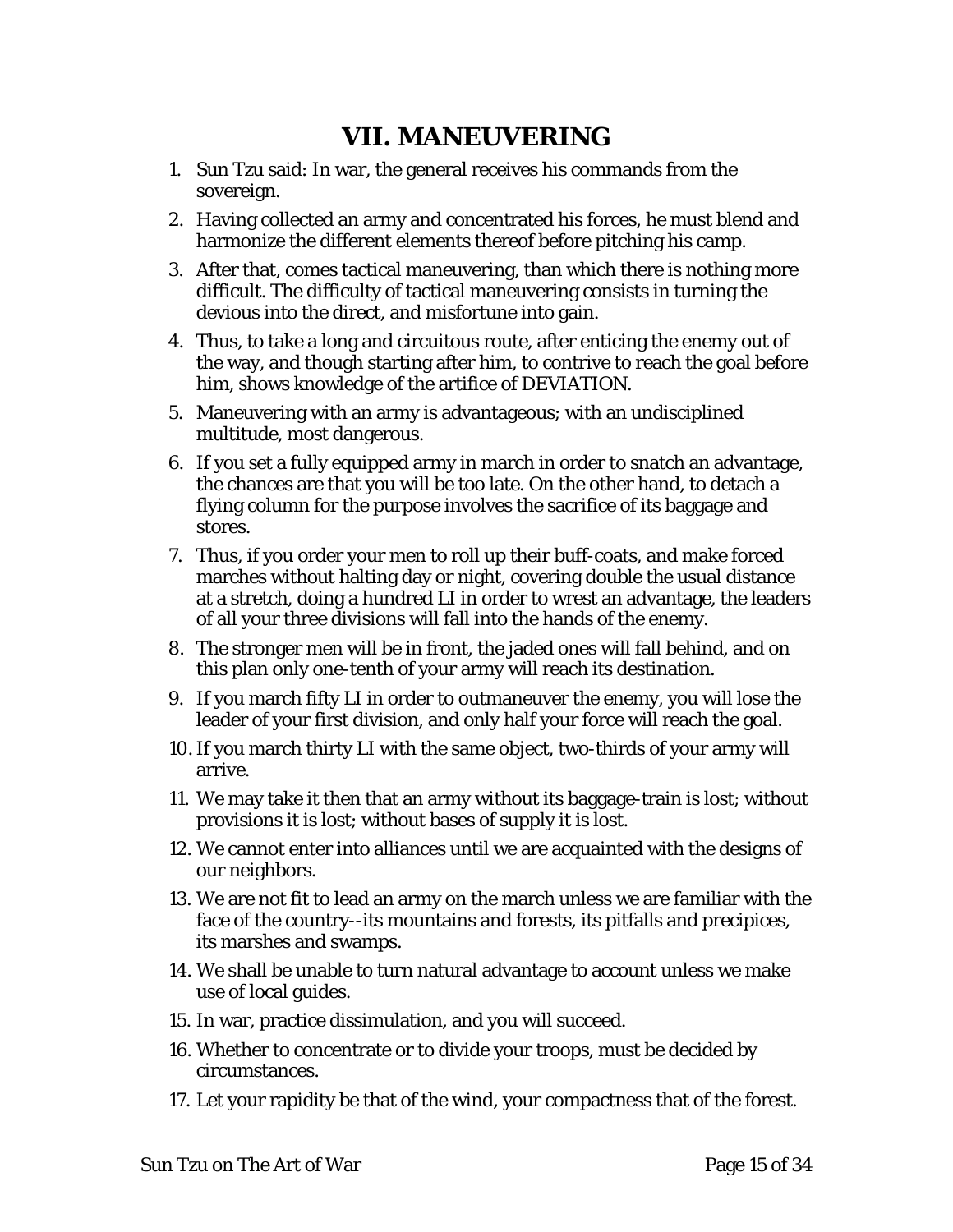- 18. In raiding and plundering be like fire, is immovability like a mountain.
- 19. Let your plans be dark and impenetrable as night, and when you move, fall like a thunderbolt.
- 20.When you plunder a countryside, let the spoil be divided amongst your men; when you capture new territory, cut it up into allotments for the benefit of the soldiery.
- 21. Ponder and deliberate before you make a move.
- 22.He will conquer who has learnt the artifice of deviation. Such is the art of maneuvering.
- 23.The Book of Army Management says: On the field of battle, the spoken word does not carry far enough: hence the institution of gongs and drums. Nor can ordinary objects be seen clearly enough: hence the institution of banners and flags.
- 24.Gongs and drums, banners and flags, are means whereby the ears and eyes of the host may be focused on one particular point.
- 25.The host thus forming a single united body, is it impossible either for the brave to advance alone, or for the cowardly to retreat alone. This is the art of handling large masses of men.
- 26.In night-fighting, then, make much use of signal-fires and drums, and in fighting by day, of flags and banners, as a means of influencing the ears and eyes of your army.
- 27. A whole army may be robbed of its spirit; a commander-in-chief may be robbed of his presence of mind.
- 28.Now a soldier's spirit is keenest in the morning; by noonday it has begun to flag; and in the evening, his mind is bent only on returning to camp.
- 29.A clever general, therefore, avoids an army when its spirit is keen, but attacks it when it is sluggish and inclined to return. This is the art of studying moods.
- 30.Disciplined and calm, to await the appearance of disorder and hubbub amongst the enemy:--this is the art of retaining self-possession.
- 31. To be near the goal while the enemy is still far from it, to wait at ease while the enemy is toiling and struggling, to be well-fed while the enemy is famished:--this is the art of husbanding one's strength.
- 32.To refrain from intercepting an enemy whose banners are in perfect order, to refrain from attacking an army drawn up in calm and confident array:- this is the art of studying circumstances.
- 33.It is a military axiom not to advance uphill against the enemy, nor to oppose him when he comes downhill.
- 34.Do not pursue an enemy who simulates flight; do not attack soldiers whose temper is keen.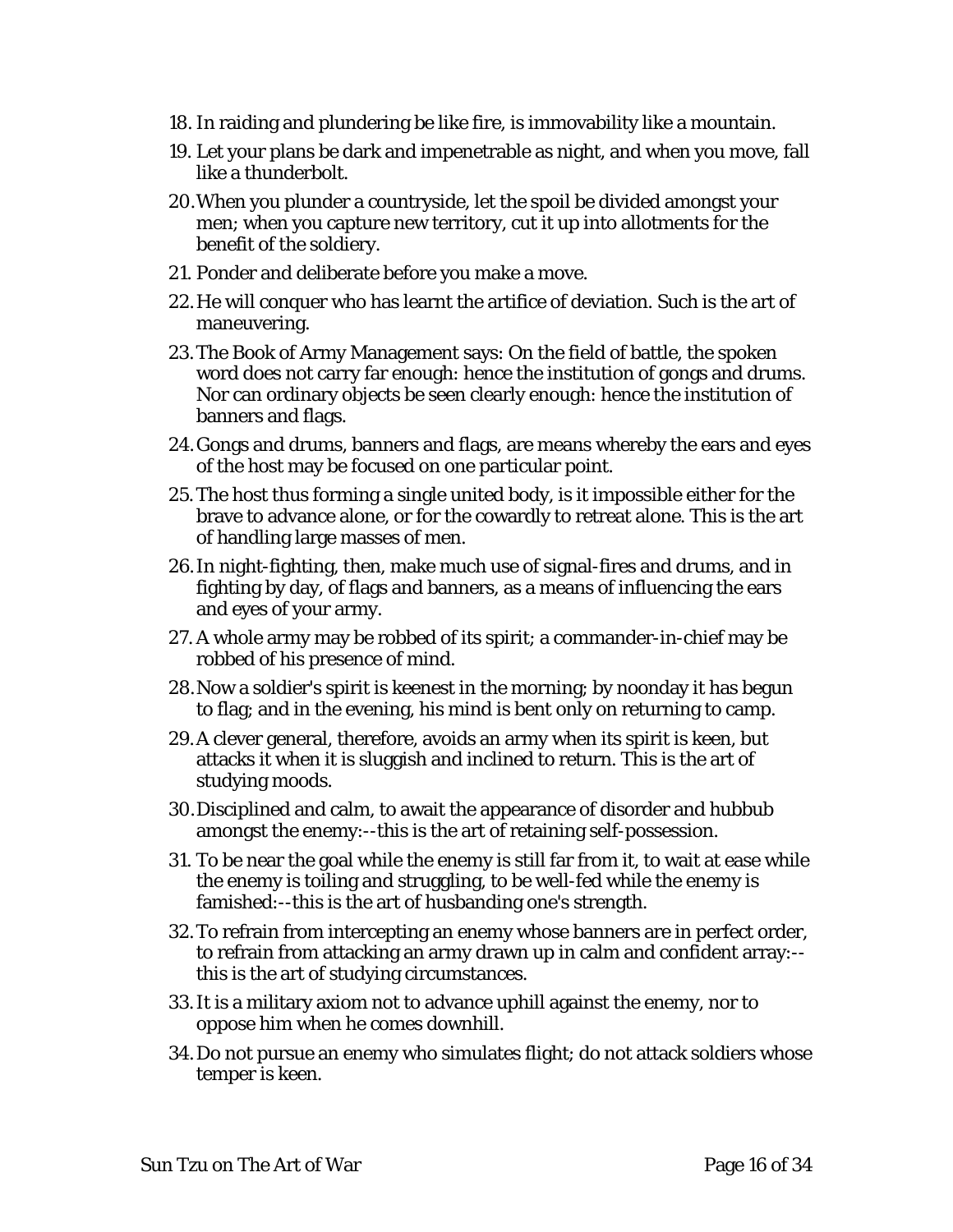- 35. Do not swallow bait offered by the enemy. Do not interfere with an army that is returning home.
- 36.When you surround an army, leave an outlet free. Do not press a desperate foe too hard.
- 37. Such is the art of warfare.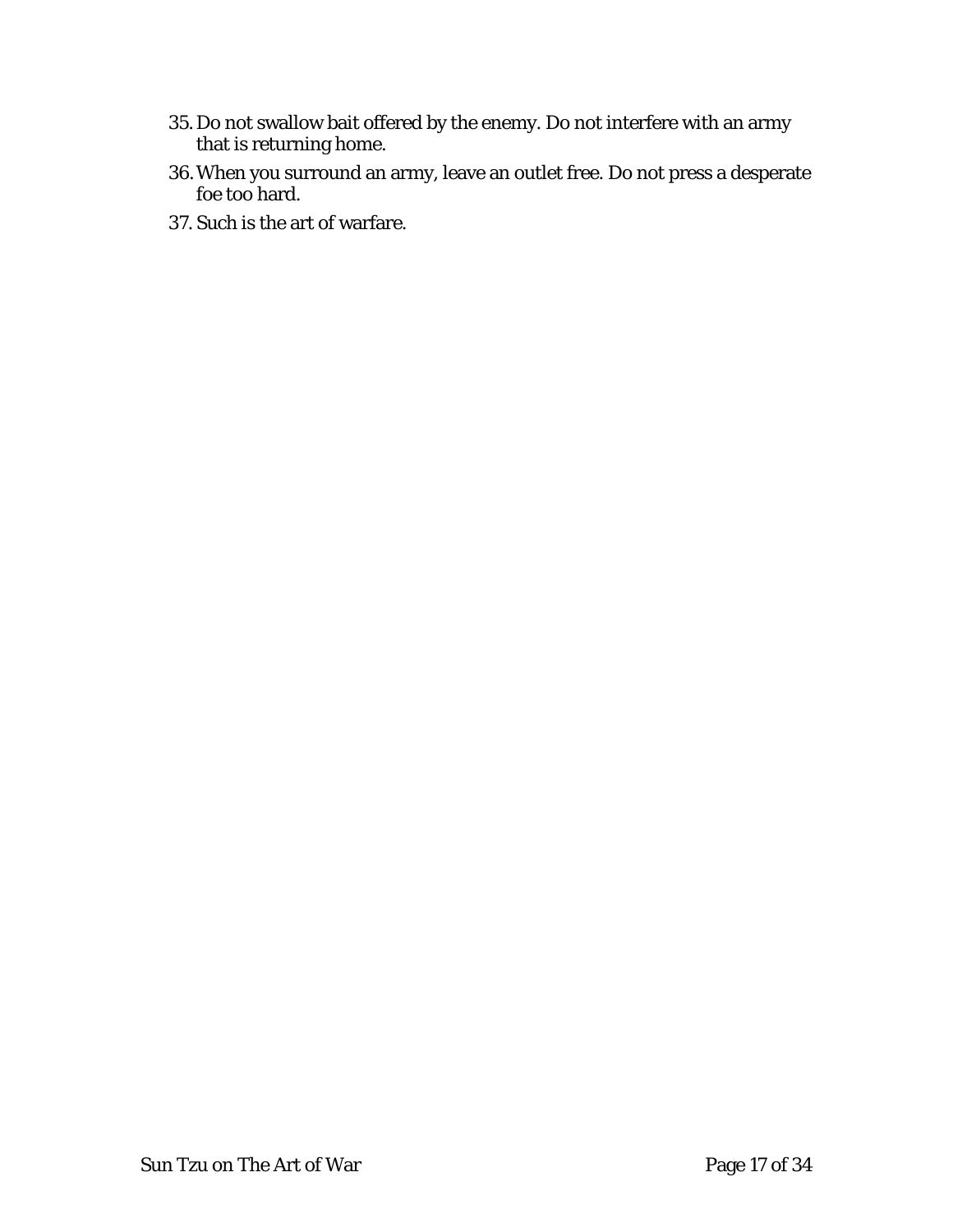# **VIII. VARIATION IN TACTICS**

- <span id="page-17-0"></span>1. Sun Tzu said: In war, the general receives his commands from the sovereign, collects his army and concentrates his forces.
- 2. When in difficult country, do not encamp. In country where high roads intersect, join hands with your allies. Do not linger in dangerously isolated positions. In hemmed-in situations, you must resort to stratagem. In desperate position, you must fight.
- 3. There are roads which must not be followed, armies which must be not attacked, towns which must be besieged, positions which must not be contested, commands of the sovereign which must not be obeyed.
- 4. The general who thoroughly understands the advantages that accompany variation of tactics knows how to handle his troops.
- 5. The general who does not understand these, may be well acquainted with the configuration of the country, yet he will not be able to turn his knowledge to practical account.
- 6. So, the student of war who is unversed in the art of war of varying his plans, even though he be acquainted with the Five Advantages, will fail to make the best use of his men.
- 7. Hence in the wise leader's plans, considerations of advantage and of disadvantage will be blended together.
- 8. If our expectation of advantage be tempered in this way, we may succeed in accomplishing the essential part of our schemes.
- 9. If, on the other hand, in the midst of difficulties we are always ready to seize an advantage, we may extricate ourselves from misfortune.
- 10. Reduce the hostile chiefs by inflicting damage on them; and make trouble for them, and keep them constantly engaged; hold out specious allurements, and make them rush to any given point.
- 11. The art of war teaches us to rely not on the likelihood of the enemy's not coming, but on our own readiness to receive him; not on the chance of his not attacking, but rather on the fact that we have made our position unassailable.
- 12. There are five dangerous faults which may affect a general:
	- a. Recklessness, which leads to destruction;
	- b. cowardice, which leads to capture;
	- c. a hasty temper, which can be provoked by insults;
	- d. a delicacy of honor which is sensitive to shame;
	- e. over-solicitude for his men, which exposes him to worry and trouble.
- 13. These are the five besetting sins of a general, ruinous to the conduct of war.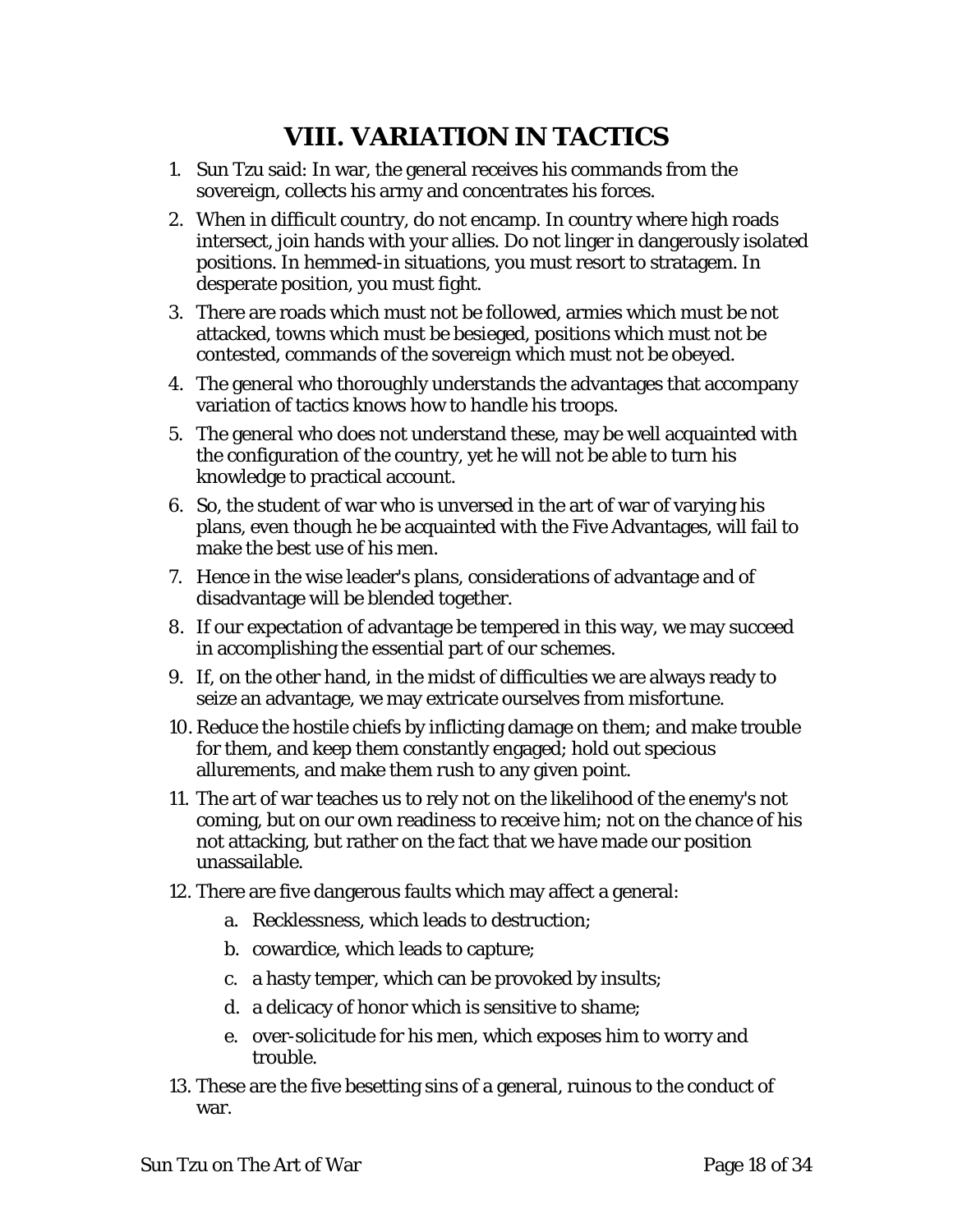14. When an army is overthrown and its leader slain, the cause will surely be found among these five dangerous faults. Let them be a subject of meditation.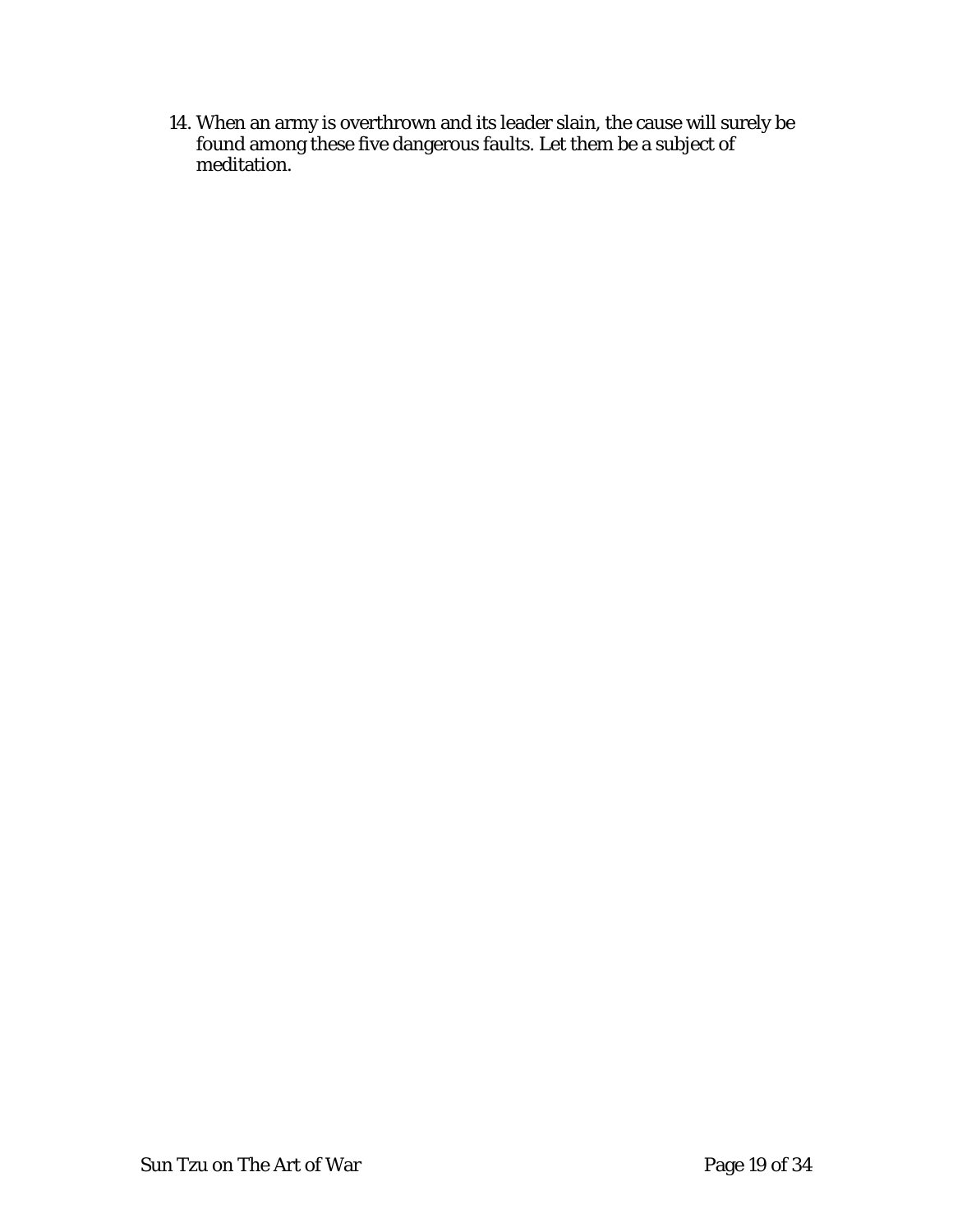# **IX. THE ARMY ON THE MARCH**

- <span id="page-19-0"></span>1. Sun Tzu said: We come now to the question of encamping the army, and observing signs of the enemy. Pass quickly over mountains, and keep in the neighborhood of valleys.
- 2. Camp in high places, facing the sun. Do not climb heights in order to fight. So much for mountain warfare.
- 3. After crossing a river, you should get far away from it.
- 4. When an invading force crosses a river in its onward march, do not advance to meet it in mid-stream. It will be best to let half the army get across, and then deliver your attack.
- 5. If you are anxious to fight, you should not go to meet the invader near a river which he has to cross.
- 6. Moor your craft higher up than the enemy, and facing the sun. Do not move up-stream to meet the enemy. So much for river warfare.
- 7. In crossing salt-marshes, your sole concern should be to get over them quickly, without any delay.
- 8. If forced to fight in a salt-marsh, you should have water and grass near you, and get your back to a clump of trees. So much for operations in saltmarches.
- 9. In dry, level country, take up an easily accessible position with rising ground to your right and on your rear, so that the danger may be in front, and safety lie behind. So much for campaigning in flat country.
- 10. These are the four useful branches of military knowledge which enabled the Yellow Emperor to vanquish four several sovereigns.
- 11. All armies prefer high ground to low and sunny places to dark.
- 12. If you are careful of your men, and camp on hard ground, the army will be free from disease of every kind, and this will spell victory.
- 13. When you come to a hill or a bank, occupy the sunny side, with the slope on your right rear. Thus you will at once act for the benefit of your soldiers and utilize the natural advantages of the ground.
- 14. When, in consequence of heavy rains up-country, a river which you wish to ford is swollen and flecked with foam, you must wait until it subsides.
- 15. Country in which there are precipitous cliffs with torrents running between, deep natural hollows, confined places, tangled thickets, quagmires and crevasses, should be left with all possible speed and not approached.
- 16. While we keep away from such places, we should get the enemy to approach them; while we face them, we should let the enemy have them on his rear.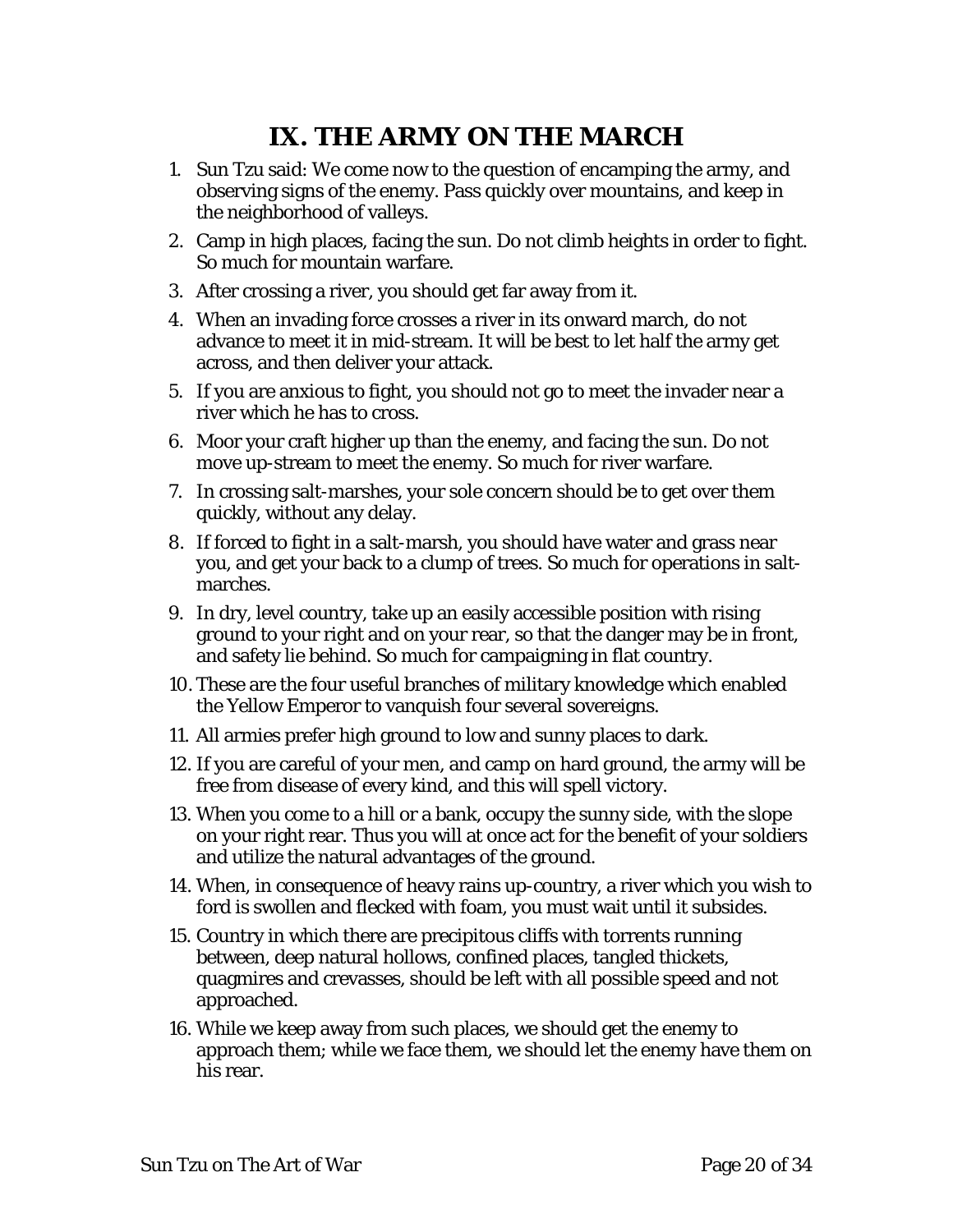- 17. If in the neighborhood of your camp there should be any hilly country, ponds surrounded by aquatic grass, hollow basins filled with reeds, or woods with thick undergrowth, they must be carefully routed out and searched; for these are places where men in ambush or insidious spies are likely to be lurking.
- 18. When the enemy is close at hand and remains quiet, he is relying on the natural strength of his position.
- 19. When he keeps aloof and tries to provoke a battle, he is anxious for the other side to advance.
- 20.If his place of encampment is easy of access, he is tendering a bait.
- 21. Movement amongst the trees of a forest shows that the enemy is advancing. The appearance of a number of screens in the midst of thick grass means that the enemy wants to make us suspicious.
- 22.The rising of birds in their flight is the sign of an ambuscade. Startled beasts indicate that a sudden attack is coming.
- 23.When there is dust rising in a high column, it is the sign of chariots advancing; when the dust is low, but spread over a wide area, it betokens the approach of infantry. When it branches out in different directions, it shows that parties have been sent to collect firewood. A few clouds of dust moving to and fro signify that the army is encamping.
- 24.Humble words and increased preparations are signs that the enemy is about to advance. Violent language and driving forward as if to the attack are signs that he will retreat.
- 25.When the light chariots come out first and take up a position on the wings, it is a sign that the enemy is forming for battle.
- 26.Peace proposals unaccompanied by a sworn covenant indicate a plot.
- 27. When there is much running about and the soldiers fall into rank, it means that the critical moment has come.
- 28.When some are seen advancing and some retreating, it is a lure.
- 29.When the soldiers stand leaning on their spears, they are faint from want of food.
- 30.If those who are sent to draw water begin by drinking themselves, the army is suffering from thirst.
- 31. If the enemy sees an advantage to be gained and makes no effort to secure it, the soldiers are exhausted.
- 32.If birds gather on any spot, it is unoccupied. Clamor by night betokens nervousness.
- 33.If there is disturbance in the camp, the general's authority is weak. If the banners and flags are shifted about, sedition is afoot. If the officers are angry, it means that the men are weary.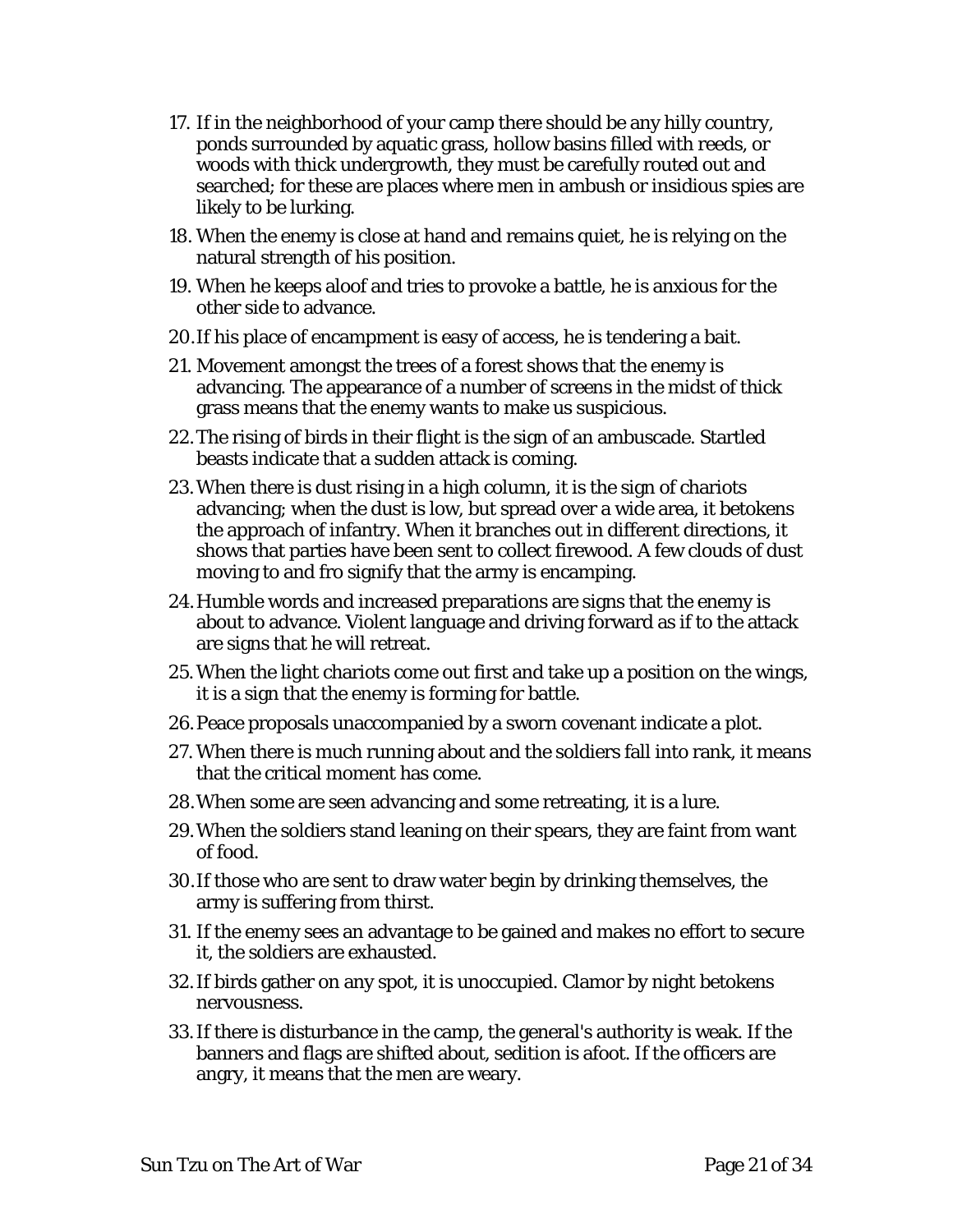- 34.When an army feeds its horses with grain and kills its cattle for food, and when the men do not hang their cooking-pots over the camp-fires, showing that they will not return to their tents, you may know that they are determined to fight to the death.
- 35.The sight of men whispering together in small knots or speaking in subdued tones points to disaffection amongst the rank and file.
- 36.Too frequent rewards signify that the enemy is at the end of his resources; too many punishments betray a condition of dire distress.
- 37. To begin by bluster, but afterwards to take fright at the enemy's numbers, shows a supreme lack of intelligence.
- 38.When envoys are sent with compliments in their mouths, it is a sign that the enemy wishes for a truce.
- 39.If the enemy's troops march up angrily and remain facing ours for a long time without either joining battle or taking themselves off again, the situation is one that demands great vigilance and circumspection.
- 40.If our troops are no more in number than the enemy, that is amply sufficient; it only means that no direct attack can be made. What we can do is simply to concentrate all our available strength, keep a close watch on the enemy, and obtain reinforcements.
- 41. He who exercises no forethought but makes light of his opponents is sure to be captured by them.
- 42.If soldiers are punished before they have grown attached to you, they will not prove submissive; and, unless submissive, then will be practically useless. If, when the soldiers have become attached to you, punishments are not enforced, they will still be unless.
- 43.Therefore soldiers must be treated in the first instance with humanity, but kept under control by means of iron discipline. This is a certain road to victory.
- 44.If in training soldiers commands are habitually enforced, the army will be well-disciplined; if not, its discipline will be bad.
- 45.If a general shows confidence in his men but always insists on his orders being obeyed, the gain will be mutual.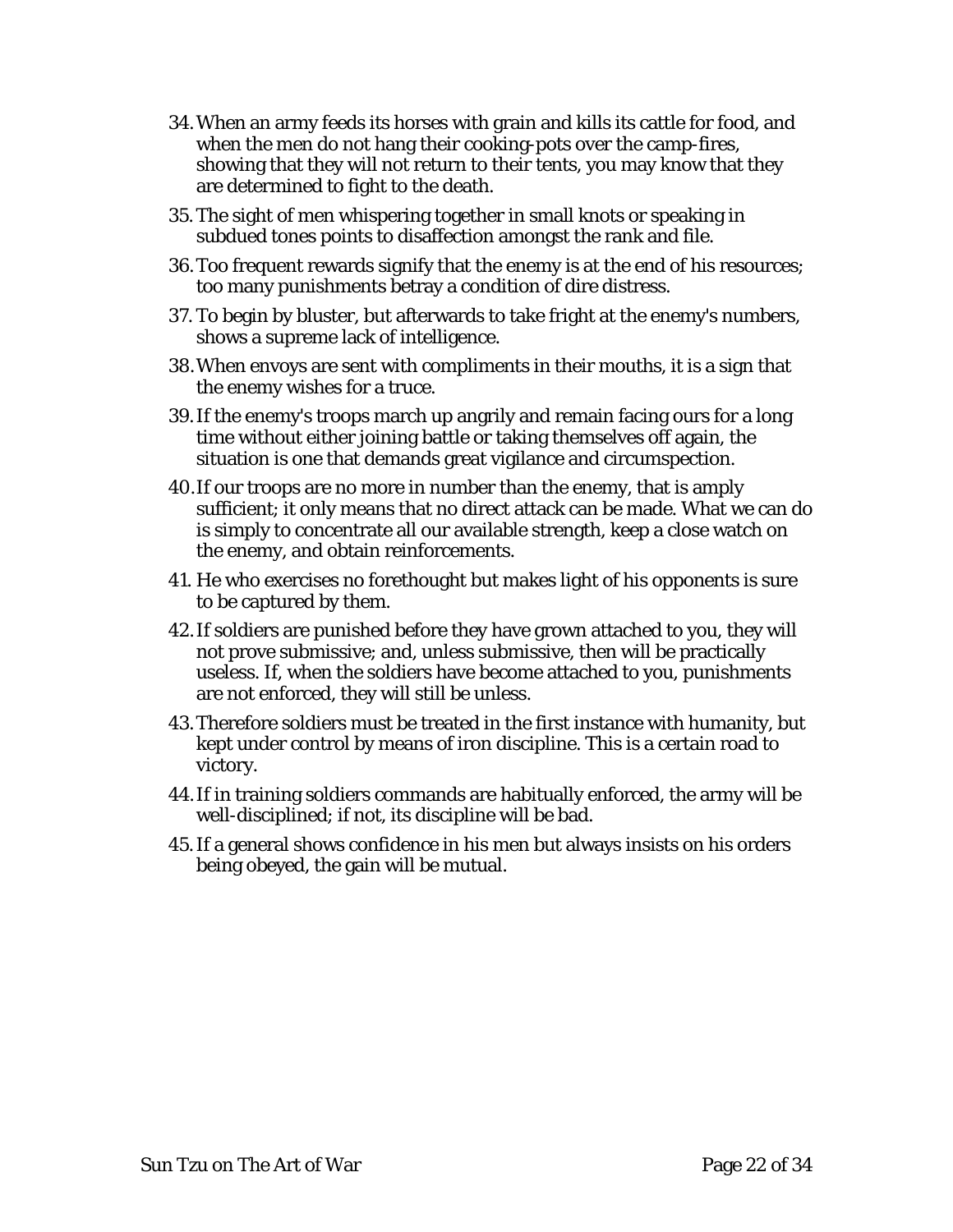#### **X. TERRAIN**

- <span id="page-22-0"></span>1. Sun Tzu said: We may distinguish six kinds of terrain, to wit:
	- a. Accessible ground;
	- b. entangling ground;
	- c. temporizing ground;
	- d. narrow passes;
	- e. precipitous heights;
	- f. positions at a great distance from the enemy.
- 2. Ground which can be freely traversed by both sides is called accessible.
- 3. With regard to ground of this nature, be before the enemy in occupying the raised and sunny spots, and carefully guard your line of supplies. Then you will be able to fight with advantage.
- 4. Ground which can be abandoned but is hard to re-occupy is called entangling.
- 5. From a position of this sort, if the enemy is unprepared, you may sally forth and defeat him. But if the enemy is prepared for your coming, and you fail to defeat him, then, return being impossible, disaster will ensue.
- 6. When the position is such that neither side will gain by making the first move, it is called temporizing ground.
- 7. In a position of this sort, even though the enemy should offer us an attractive bait, it will be advisable not to stir forth, but rather to retreat, thus enticing the enemy in his turn; then, when part of his army has come out, we may deliver our attack with advantage.
- 8. With regard to narrow passes, if you can occupy them first, let them be strongly garrisoned and await the advent of the enemy.
- 9. Should the army forestall you in occupying a pass, do not go after him if the pass is fully garrisoned, but only if it is weakly garrisoned.
- 10. With regard to precipitous heights, if you are beforehand with your adversary, you should occupy the raised and sunny spots, and there wait for him to come up.
- 11. If the enemy has occupied them before you, do not follow him, but retreat and try to entice him away.
- 12. If you are situated at a great distance from the enemy, and the strength of the two armies is equal, it is not easy to provoke a battle, and fighting will be to your disadvantage.
- 13. These six are the principles connected with Earth. The general who has attained a responsible post must be careful to study them.
- 14. Now an army is exposed to six several calamities, not arising from natural causes, but from faults for which the general is responsible. These are: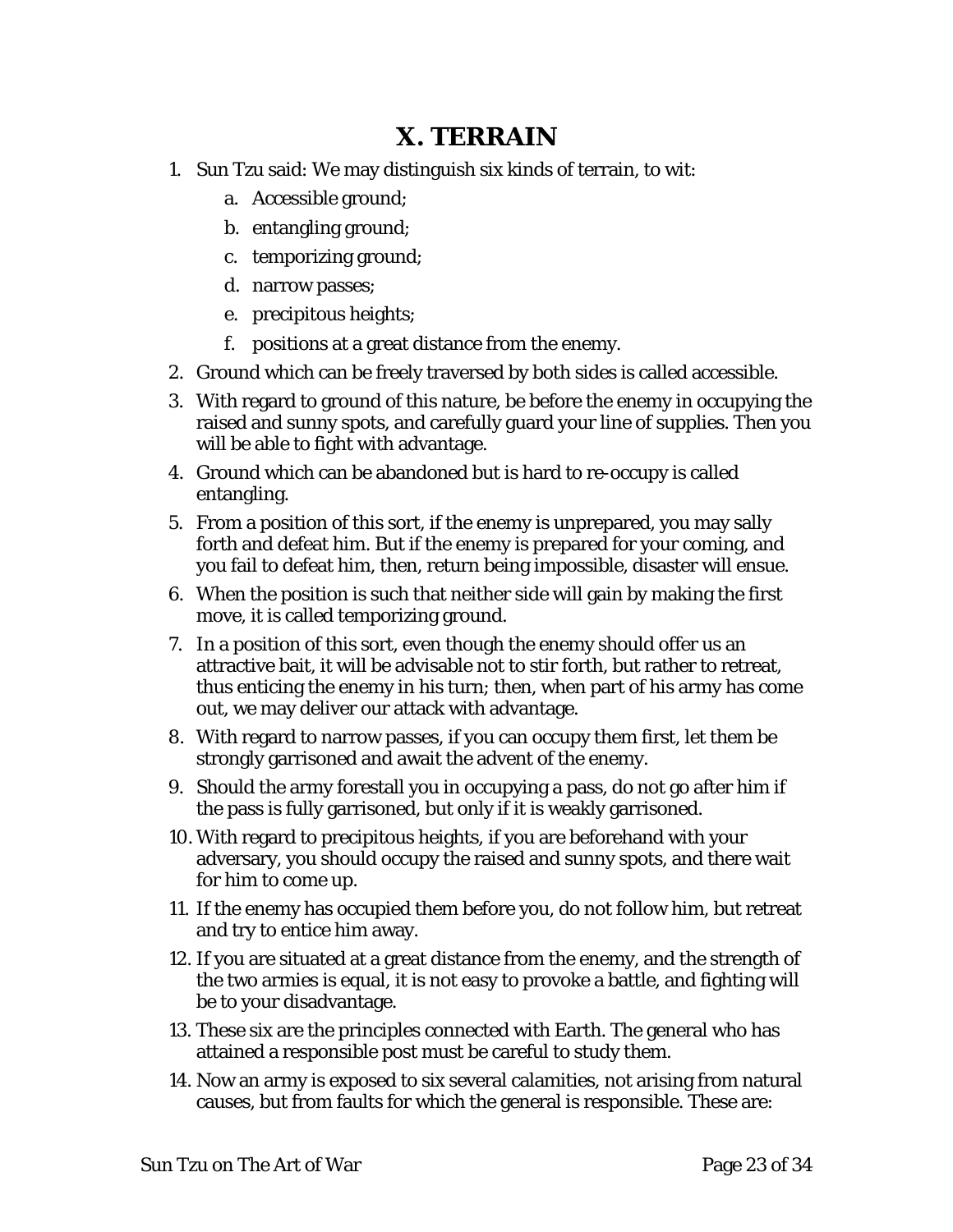- a. Flight;
- b. insubordination;
- c. collapse;
- d. ruin;
- e. disorganization;
- f. rout.
- 15. Other conditions being equal, if one force is hurled against another ten times its size, the result will be the flight of the former.
- 16. When the common soldiers are too strong and their officers too weak, the result is insubordination. When the officers are too strong and the common soldiers too weak, the result is collapse.
- 17. When the higher officers are angry and insubordinate, and on meeting the enemy give battle on their own account from a feeling of resentment, before the commander-in-chief can tell whether or no he is in a position to fight, the result is ruin.
- 18. When the general is weak and without authority; when his orders are not clear and distinct; when there are no fixes duties assigned to officers and men, and the ranks are formed in a slovenly haphazard manner, the result is utter disorganization.
- 19. When a general, unable to estimate the enemy's strength, allows an inferior force to engage a larger one, or hurls a weak detachment against a powerful one, and neglects to place picked soldiers in the front rank, the result must be rout.
- 20.These are six ways of courting defeat, which must be carefully noted by the general who has attained a responsible post.
- 21. The natural formation of the country is the soldier's best ally; but a power of estimating the adversary, of controlling the forces of victory, and of shrewdly calculating difficulties, dangers and distances, constitutes the test of a great general.
- 22.He who knows these things, and in fighting puts his knowledge into practice, will win his battles. He who knows them not, nor practices them, will surely be defeated.
- 23.If fighting is sure to result in victory, then you must fight, even though the ruler forbid it; if fighting will not result in victory, then you must not fight even at the ruler's bidding.
- 24.The general who advances without coveting fame and retreats without fearing disgrace, whose only thought is to protect his country and do good service for his sovereign, is the jewel of the kingdom.
- 25.Regard your soldiers as your children, and they will follow you into the deepest valleys; look upon them as your own beloved sons, and they will stand by you even unto death.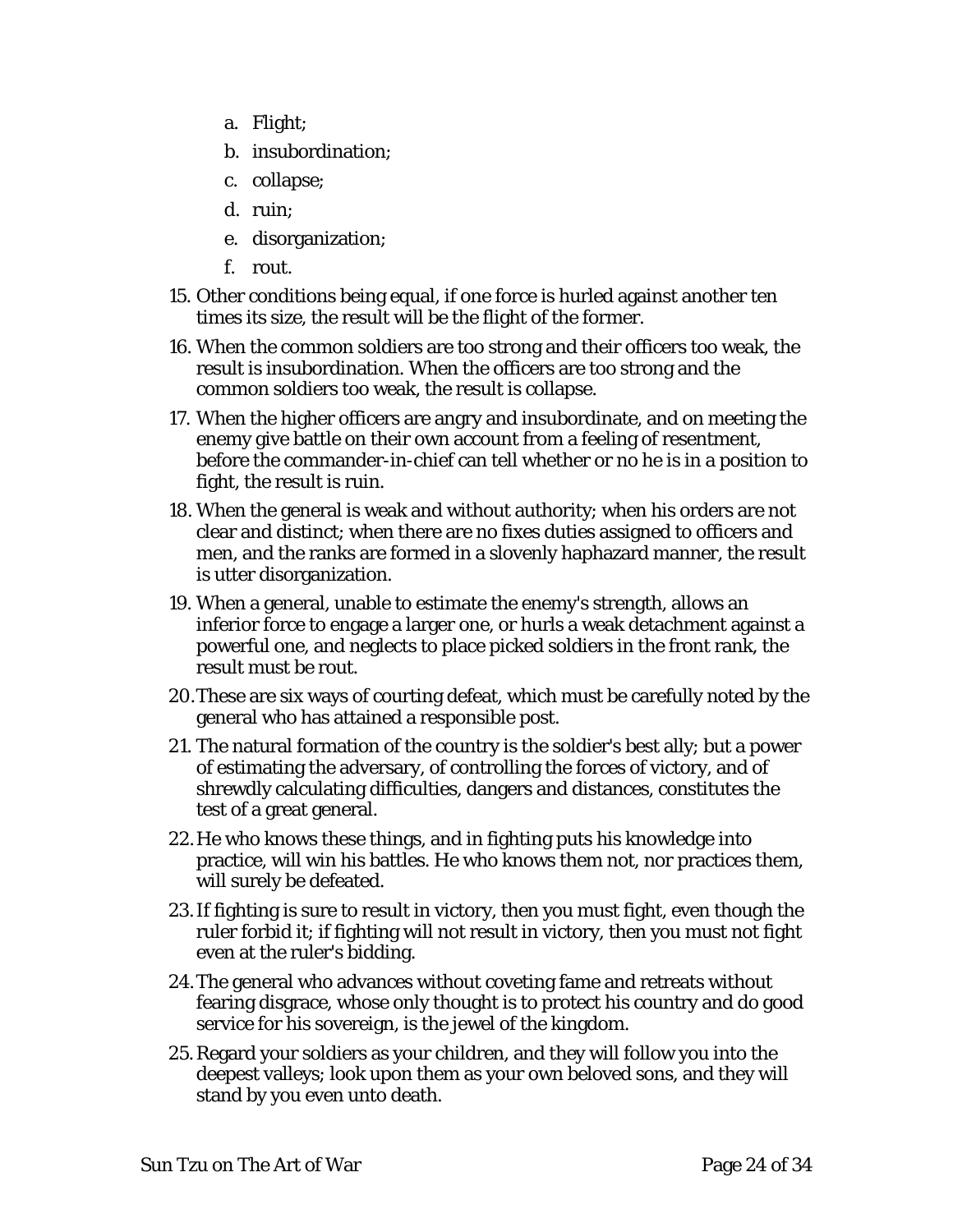- 26.If, however, you are indulgent, but unable to make your authority felt; kind-hearted, but unable to enforce your commands; and incapable, moreover, of quelling disorder: then your soldiers must be likened to spoilt children; they are useless for any practical purpose.
- 27.If we know that our own men are in a condition to attack, but are unaware that the enemy is not open to attack, we have gone only halfway towards victory.
- 28.If we know that the enemy is open to attack, but are unaware that our own men are not in a condition to attack, we have gone only halfway towards victory.
- 29.If we know that the enemy is open to attack, and also know that our men are in a condition to attack, but are unaware that the nature of the ground makes fighting impracticable, we have still gone only halfway towards victory.
- 30.Hence the experienced soldier, once in motion, is never bewildered; once he has broken camp, he is never at a loss.
- 31. Hence the saying: If you know the enemy and know yourself, your victory will not stand in doubt; if you know Heaven and know Earth, you may make your victory complete.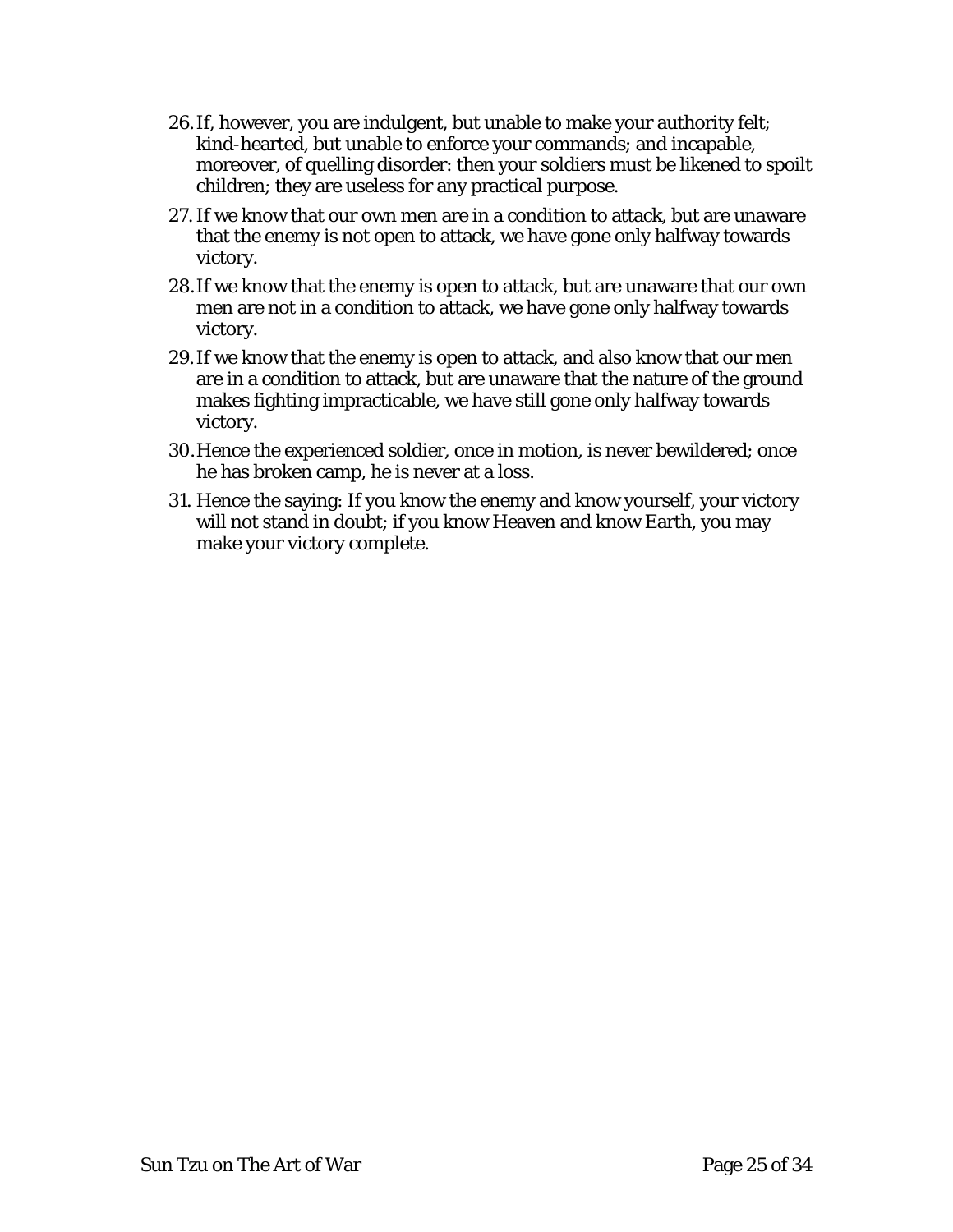### **XI. THE NINE SITUATIONS**

- <span id="page-25-0"></span>1. Sun Tzu said: The art of war recognizes nine varieties of ground:
	- a. Dispersive ground;
	- b. facile ground;
	- c. contentious ground;
	- d. open ground;
	- e. ground of intersecting highways;
	- f. serious ground;
	- g. difficult ground;
	- h. hemmed-in ground;
	- i. desperate ground.
- 2. When a chieftain is fighting in his own territory, it is dispersive ground.
- 3. When he has penetrated into hostile territory, but to no great distance, it is facile ground.
- 4. Ground the possession of which imports great advantage to either side, is contentious ground.
- 5. Ground on which each side has liberty of movement is open ground.
- 6. Ground which forms the key to three contiguous states, so that he who occupies it first has most of the Empire at his command, is a ground of intersecting highways.
- 7. When an army has penetrated into the heart of a hostile country, leaving a number of fortified cities in its rear, it is serious ground.
- 8. Mountain forests, rugged steeps, marshes and fens--all country that is hard to traverse: this is difficult ground.
- 9. Ground which is reached through narrow gorges, and from which we can only retire by tortuous paths, so that a small number of the enemy would suffice to crush a large body of our men: this is hemmed in ground.
- 10. Ground on which we can only be saved from destruction by fighting without delay, is desperate ground.
- 11. On dispersive ground, therefore, fight not. On facile ground, halt not. On contentious ground, attack not.
- 12. On open ground, do not try to block the enemy's way. On the ground of intersecting highways, join hands with your allies.
- 13. On serious ground, gather in plunder. In difficult ground, keep steadily on the march.
- 14. On hemmed-in ground, resort to stratagem. On desperate ground, fight.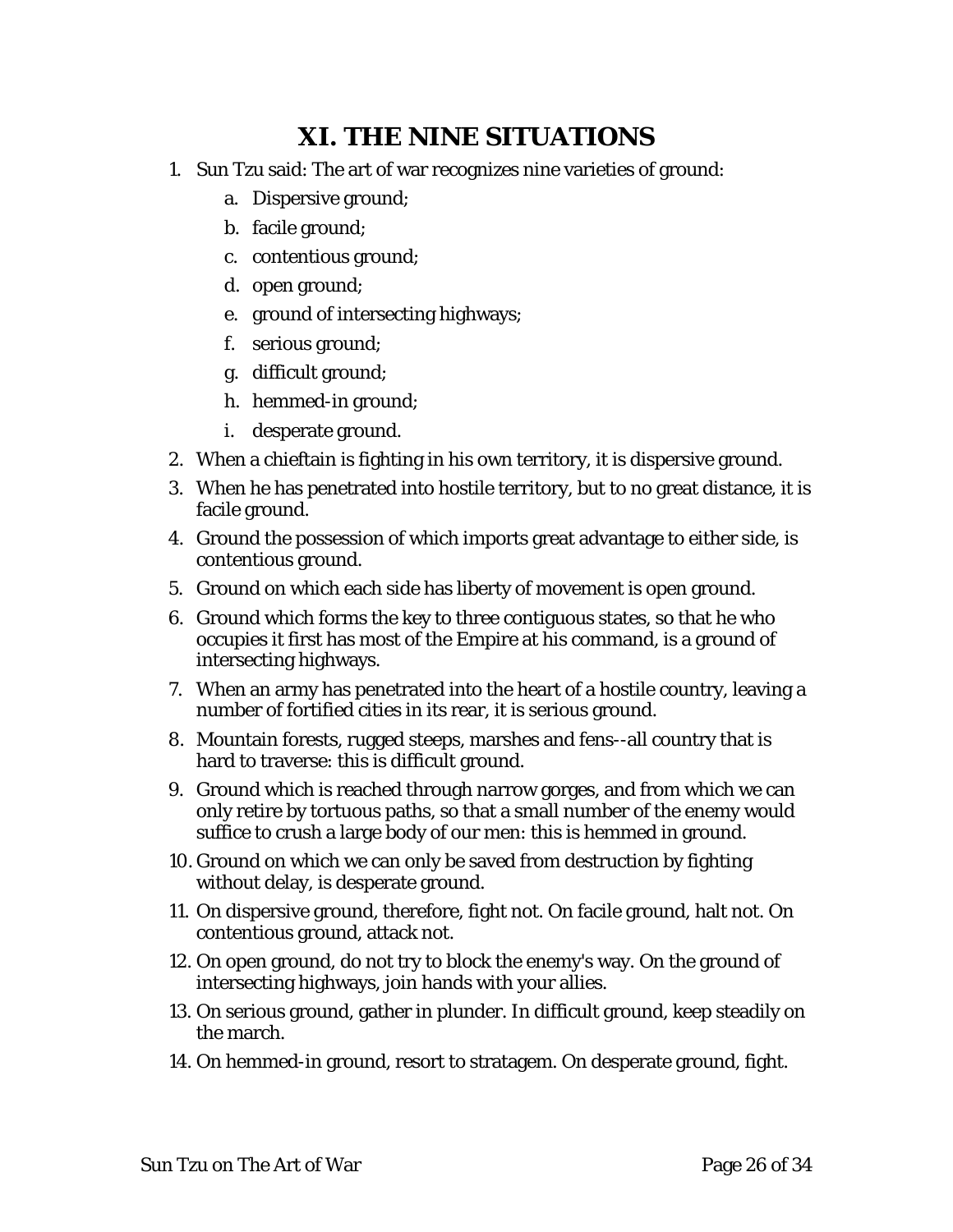- 15. Those who were called skillful leaders of old knew how to drive a wedge between the enemy's front and rear; to prevent co-operation between his large and small divisions; to hinder the good troops from rescuing the bad, the officers from rallying their men.
- 16. When the enemy's men were united, they managed to keep them in disorder.
- 17. When it was to their advantage, they made a forward move; when otherwise, they stopped still.
- 18. If asked how to cope with a great host of the enemy in orderly array and on the point of marching to the attack, I should say: "Begin by seizing something which your opponent holds dear; then he will be amenable to your will."
- 19. Rapidity is the essence of war: take advantage of the enemy's unreadiness, make your way by unexpected routes, and attack unguarded spots.
- 20.The following are the principles to be observed by an invading force: The further you penetrate into a country, the greater will be the solidarity of your troops, and thus the defenders will not prevail against you.
- 21. Make forays in fertile country in order to supply your army with food.
- 22.Carefully study the well-being of your men, and do not overtax them. Concentrate your energy and hoard your strength. Keep your army continually on the move, and devise unfathomable plans.
- 23.Throw your soldiers into positions whence there is no escape, and they will prefer death to flight. If they will face death, there is nothing they may not achieve. Officers and men alike will put forth their uttermost strength.
- 24.Soldiers when in desperate straits lose the sense of fear. If there is no place of refuge, they will stand firm. If they are in hostile country, they will show a stubborn front. If there is no help for it, they will fight hard.
- 25.Thus, without waiting to be marshaled, the soldiers will be constantly on the qui vive; without waiting to be asked, they will do your will; without restrictions, they will be faithful; without giving orders, they can be trusted.
- 26.Prohibit the taking of omens, and do away with superstitious doubts. Then, until death itself comes, no calamity need be feared.
- 27.If our soldiers are not overburdened with money, it is not because they have a distaste for riches; if their lives are not unduly long, it is not because they are disinclined to longevity.
- 28.On the day they are ordered out to battle, your soldiers may weep, those sitting up bedewing their garments, and those lying down letting the tears run down their cheeks. But let them once be brought to bay, and they will display the courage of a Chu or a Kuei.
- 29.The skillful tactician may be likened to the shuai-jan. Now the shuai-jan is a snake that is found in the ChUng mountains. Strike at its head, and you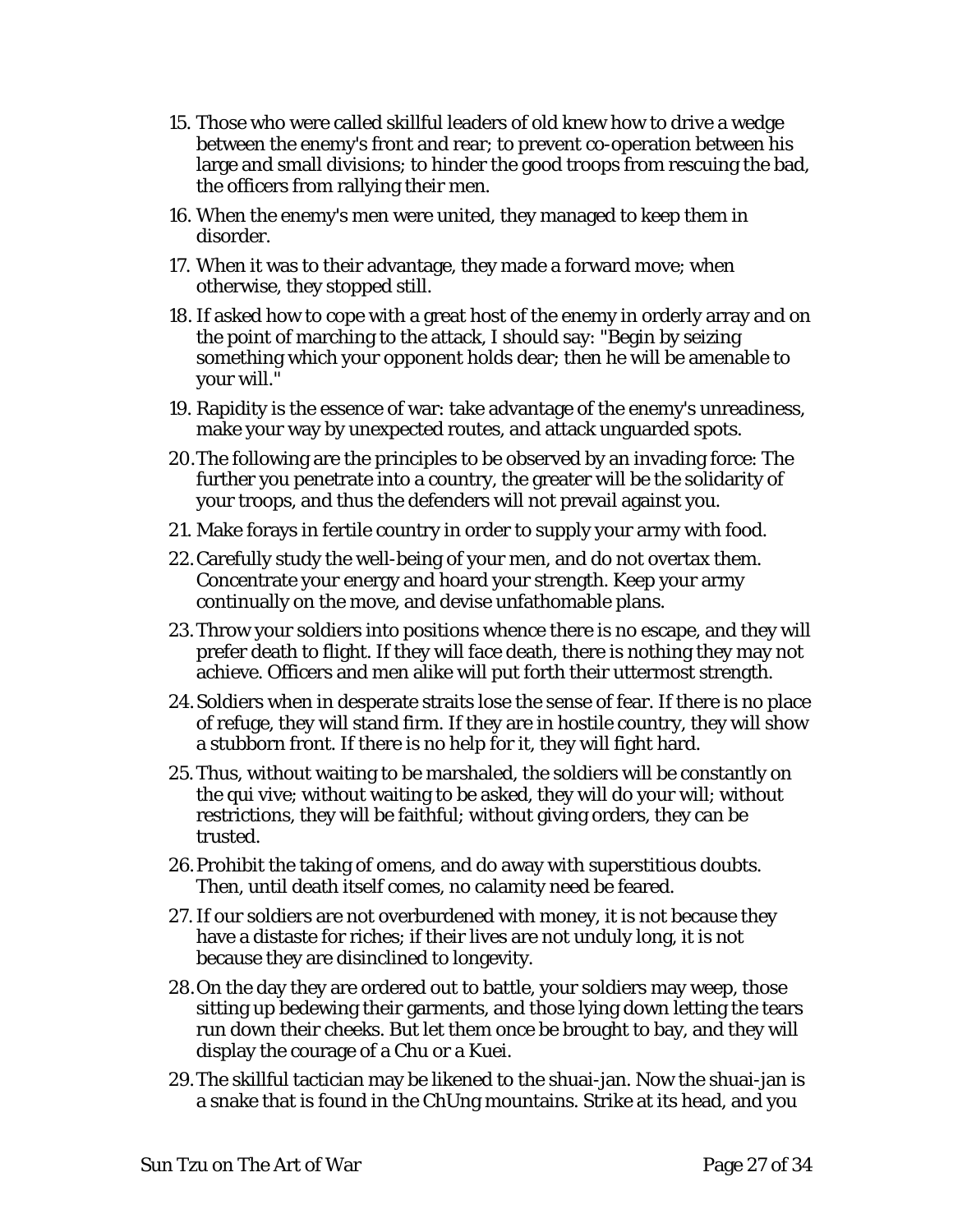will be attacked by its tail; strike at its tail, and you will be attacked by its head; strike at its middle, and you will be attacked by head and tail both.

- 30.Asked if an army can be made to imitate the shuai-jan, I should answer, Yes. For the men of Wu and the men of Yueh are enemies; yet if they are crossing a river in the same boat and are caught by a storm, they will come to each other's assistance just as the left hand helps the right.
- 31. Hence it is not enough to put one's trust in the tethering of horses, and the burying of chariot wheels in the ground.
- 32.The principle on which to manage an army is to set up one standard of courage which all must reach.
- 33.How to make the best of both strong and weak--that is a question involving the proper use of ground.
- 34.Thus the skillful general conducts his army just as though he were leading a single man, willy-nilly, by the hand.
- 35.It is the business of a general to be quiet and thus ensure secrecy; upright and just, and thus maintain order.
- 36.He must be able to mystify his officers and men by false reports and appearances, and thus keep them in total ignorance.
- 37. By altering his arrangements and changing his plans, he keeps the enemy without definite knowledge. By shifting his camp and taking circuitous routes, he prevents the enemy from anticipating his purpose.
- 38.At the critical moment, the leader of an army acts like one who has climbed up a height and then kicks away the ladder behind him. He carries his men deep into hostile territory before he shows his hand.
- 39.He burns his boats and breaks his cooking-pots; like a shepherd driving a flock of sheep, he drives his men this way and that, and nothing knows whither he is going.
- 40.To muster his host and bring it into danger:--this may be termed the business of the general.
- 41. The different measures suited to the nine varieties of ground; the expediency of aggressive or defensive tactics; and the fundamental laws of human nature: these are things that must most certainly be studied.
- 42.When invading hostile territory, the general principle is, that penetrating deeply brings cohesion; penetrating but a short way means dispersion.
- 43.When you leave your own country behind, and take your army across neighborhood territory, you find yourself on critical ground. When there are means of communication on all four sides, the ground is one of intersecting highways.
- 44.When you penetrate deeply into a country, it is serious ground. When you penetrate but a little way, it is facile ground.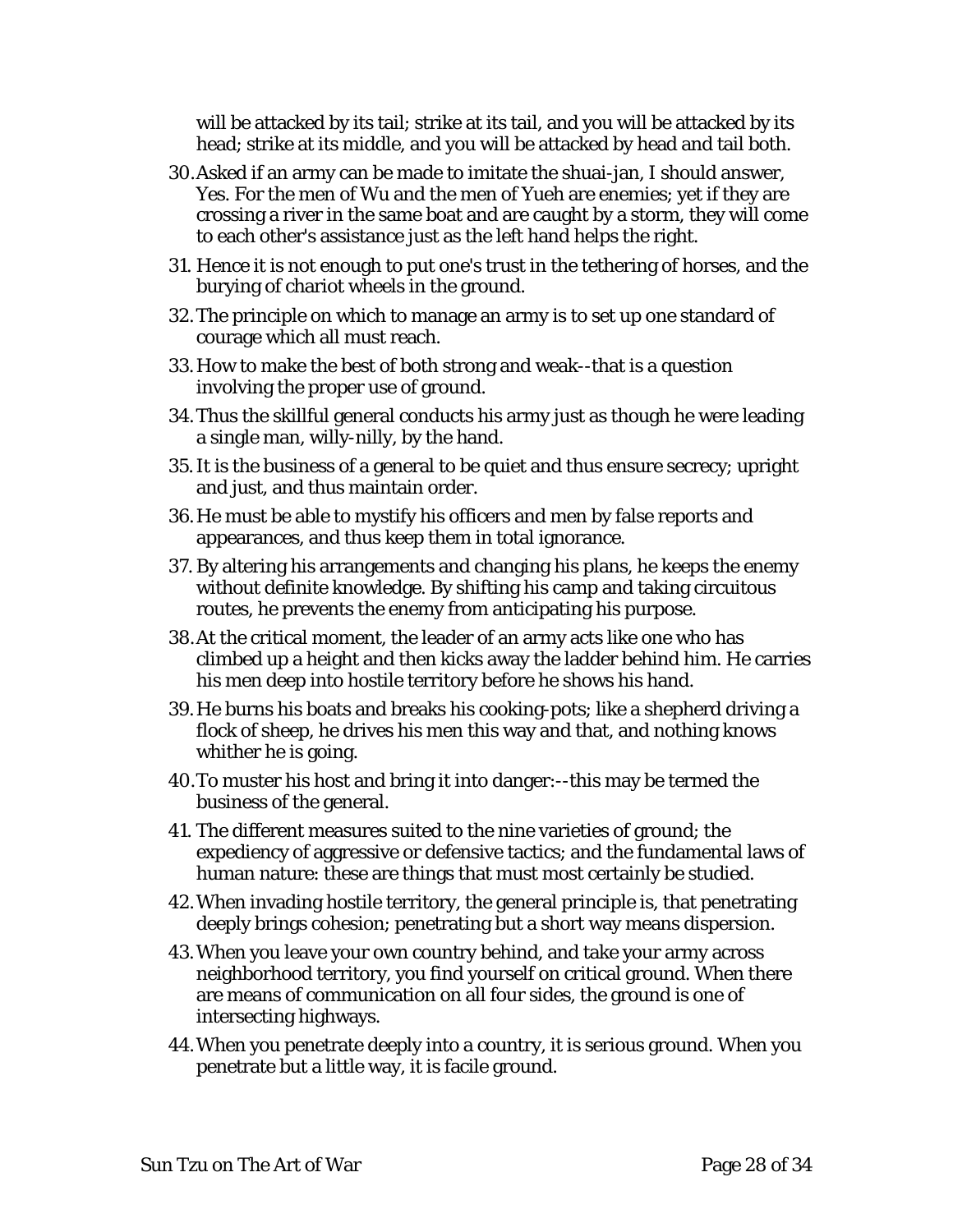- 45.When you have the enemy's strongholds on your rear, and narrow passes in front, it is hemmed-in ground. When there is no place of refuge at all, it is desperate ground.
- 46.Therefore, on dispersive ground, I would inspire my men with unity of purpose. On facile ground, I would see that there is close connection between all parts of my army.
- 47. On contentious ground, I would hurry up my rear.
- 48.On open ground, I would keep a vigilant eye on my defenses. On ground of intersecting highways, I would consolidate my alliances.
- 49.On serious ground, I would try to ensure a continuous stream of supplies. On difficult ground, I would keep pushing on along the road.
- 50.On hemmed-in ground, I would block any way of retreat. On desperate ground, I would proclaim to my soldiers the hopelessness of saving their lives.
- 51. For it is the soldier's disposition to offer an obstinate resistance when surrounded, to fight hard when he cannot help himself, and to obey promptly when he has fallen into danger.
- 52.We cannot enter into alliance with neighboring princes until we are acquainted with their designs. We are not fit to lead an army on the march unless we are familiar with the face of the country--its mountains and forests, its pitfalls and precipices, its marshes and swamps. We shall be unable to turn natural advantages to account unless we make use of local guides.
- 53.To be ignored of any one of the following four or five principles does not befit a warlike prince.
- 54.When a warlike prince attacks a powerful state, his generalship shows itself in preventing the concentration of the enemy's forces. He overawes his opponents, and their allies are prevented from joining against him.
- 55. Hence he does not strive to ally himself with all and sundry, nor does he foster the power of other states. He carries out his own secret designs, keeping his antagonists in awe. Thus he is able to capture their cities and overthrow their kingdoms.
- 56.Bestow rewards without regard to rule, issue orders without regard to previous arrangements; and you will be able to handle a whole army as though you had to do with but a single man.
- 57. Confront your soldiers with the deed itself; never let them know your design. When the outlook is bright, bring it before their eyes; but tell them nothing when the situation is gloomy.
- 58.Place your army in deadly peril, and it will survive; plunge it into desperate straits, and it will come off in safety.
- 59.For it is precisely when a force has fallen into harm's way that is capable of striking a blow for victory.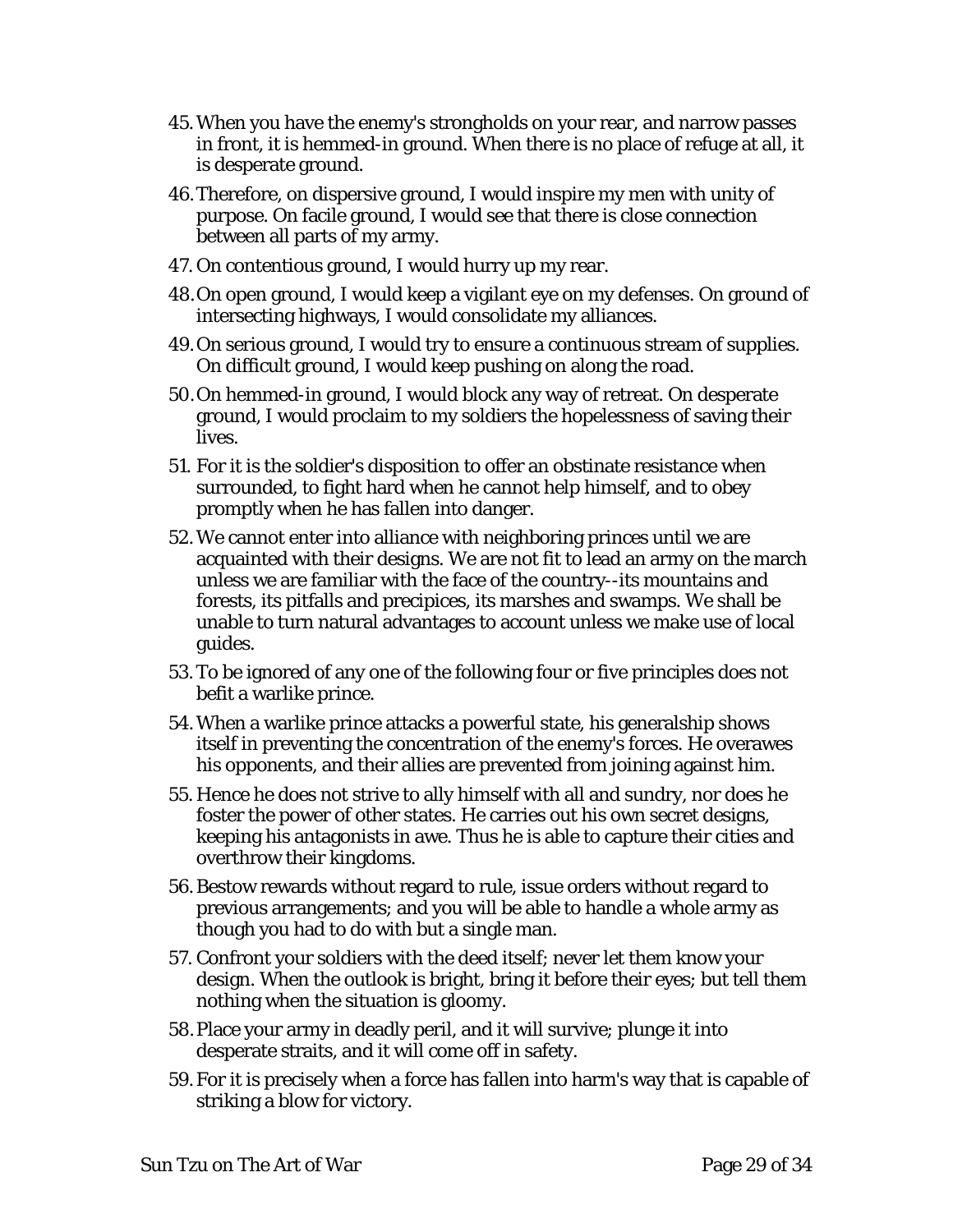- 60.Success in warfare is gained by carefully accommodating ourselves to the enemy's purpose.
- 61. By persistently hanging on the enemy's flank, we shall succeed in the long run in killing the commander-in-chief.
- 62.This is called ability to accomplish a thing by sheer cunning.
- 63.On the day that you take up your command, block the frontier passes, destroy the official tallies, and stop the passage of all emissaries.
- 64.Be stern in the council-chamber, so that you may control the situation.
- 65.If the enemy leaves a door open, you must rush in.
- 66.Forestall your opponent by seizing what he holds dear, and subtly contrive to time his arrival on the ground.
- 67. Walk in the path defined by rule, and accommodate yourself to the enemy until you can fight a decisive battle.
- 68.At first, then, exhibit the coyness of a maiden, until the enemy gives you an opening; afterwards emulate the rapidity of a running hare, and it will be too late for the enemy to oppose you.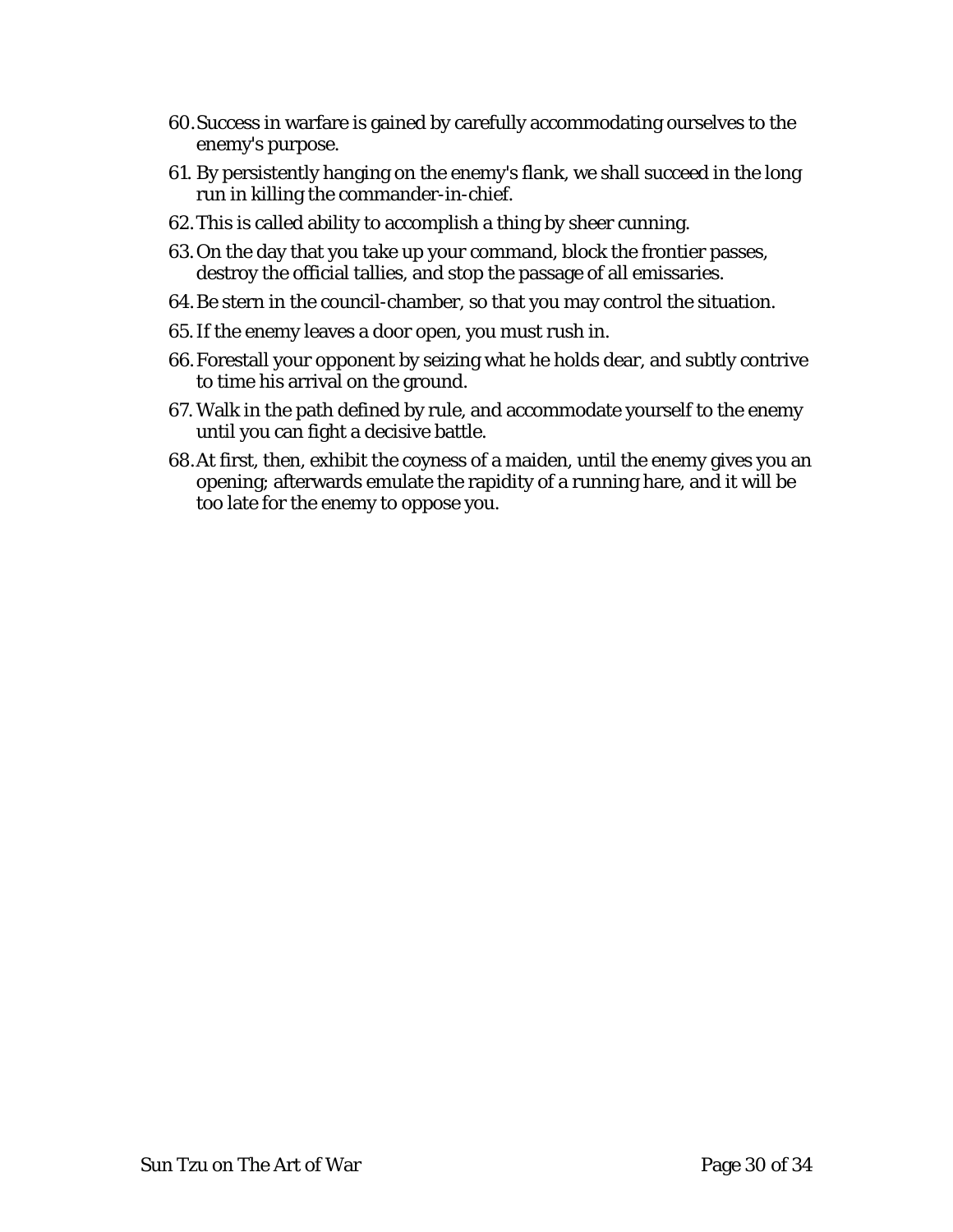# **XII. THE ATTACK BY FIRE**

- <span id="page-30-0"></span>1. Sun Tzu said: There are five ways of attacking with fire. The first is to burn soldiers in their camp; the second is to burn stores; the third is to burn baggage trains; the fourth is to burn arsenals and magazines; the fifth is to hurl dropping fire amongst the enemy.
- 2. In order to carry out an attack, we must have means available. The material for raising fire should always be kept in readiness.
- 3. There is a proper season for making attacks with fire, and special days for starting a conflagration.
- 4. The proper season is when the weather is very dry; the special days are those when the moon is in the constellations of the Sieve, the Wall, the Wing or the Cross-bar; for these four are all days of rising wind.
- 5. In attacking with fire, one should be prepared to meet five possible developments:
	- a. When fire breaks out inside to enemy's camp, respond at once with an attack from without.
	- b. If there is an outbreak of fire, but the enemy's soldiers remain quiet, bide your time and do not attack.
	- c. When the force of the flames has reached its height, follow it up with an attack, if that is practicable; if not, stay where you are.
	- d. If it is possible to make an assault with fire from without, do not wait for it to break out within, but deliver your attack at a favorable moment.
	- e. When you start a fire, be to windward of it. Do not attack from the leeward.
- 6. A wind that rises in the daytime lasts long, but a night breeze soon falls.
- 7. In every army, the five developments connected with fire must be known, the movements of the stars calculated, and a watch kept for the proper days.
- 8. Hence those who use fire as an aid to the attack show intelligence; those who use water as an aid to the attack gain an accession of strength.
- 9. By means of water, an enemy may be intercepted, but not robbed of all his belongings.
- 10. Unhappy is the fate of one who tries to win his battles and succeed in his attacks without cultivating the spirit of enterprise; for the result is waste of time and general stagnation.
- 11. Hence the saying: The enlightened ruler lays his plans well ahead; the good general cultivates his resources.
- 12. Move not unless you see an advantage; use not your troops unless there is something to be gained; fight not unless the position is critical.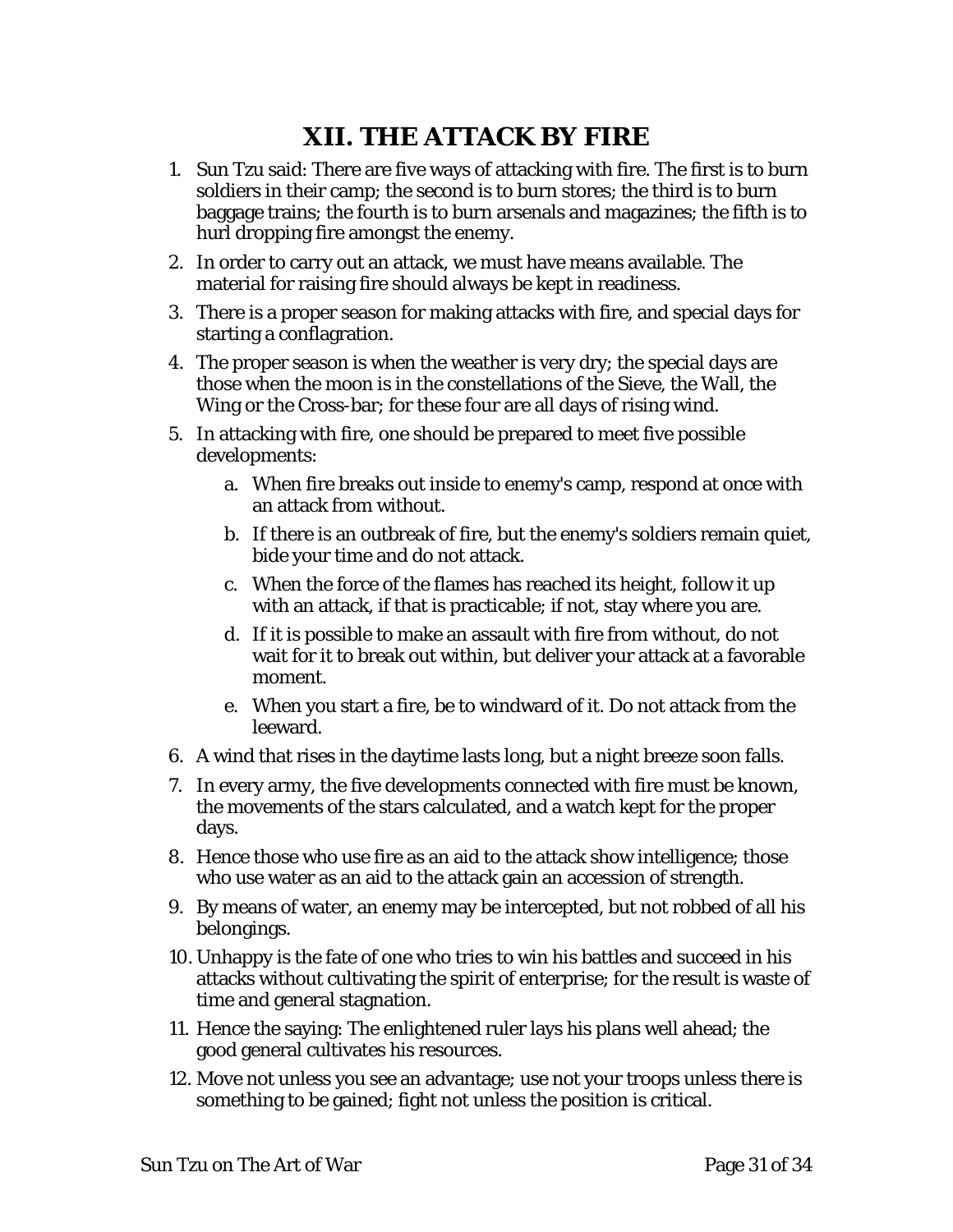- 13. No ruler should put troops into the field merely to gratify his own spleen; no general should fight a battle simply out of pique.
- 14. If it is to your advantage, make a forward move; if not, stay where you are.
- 15. Anger may in time change to gladness; vexation may be succeeded by content.
- 16. But a kingdom that has once been destroyed can never come again into being; nor can the dead ever be brought back to life.
- 17. Hence the enlightened ruler is heedful, and the good general full of caution. This is the way to keep a country at peace and an army intact.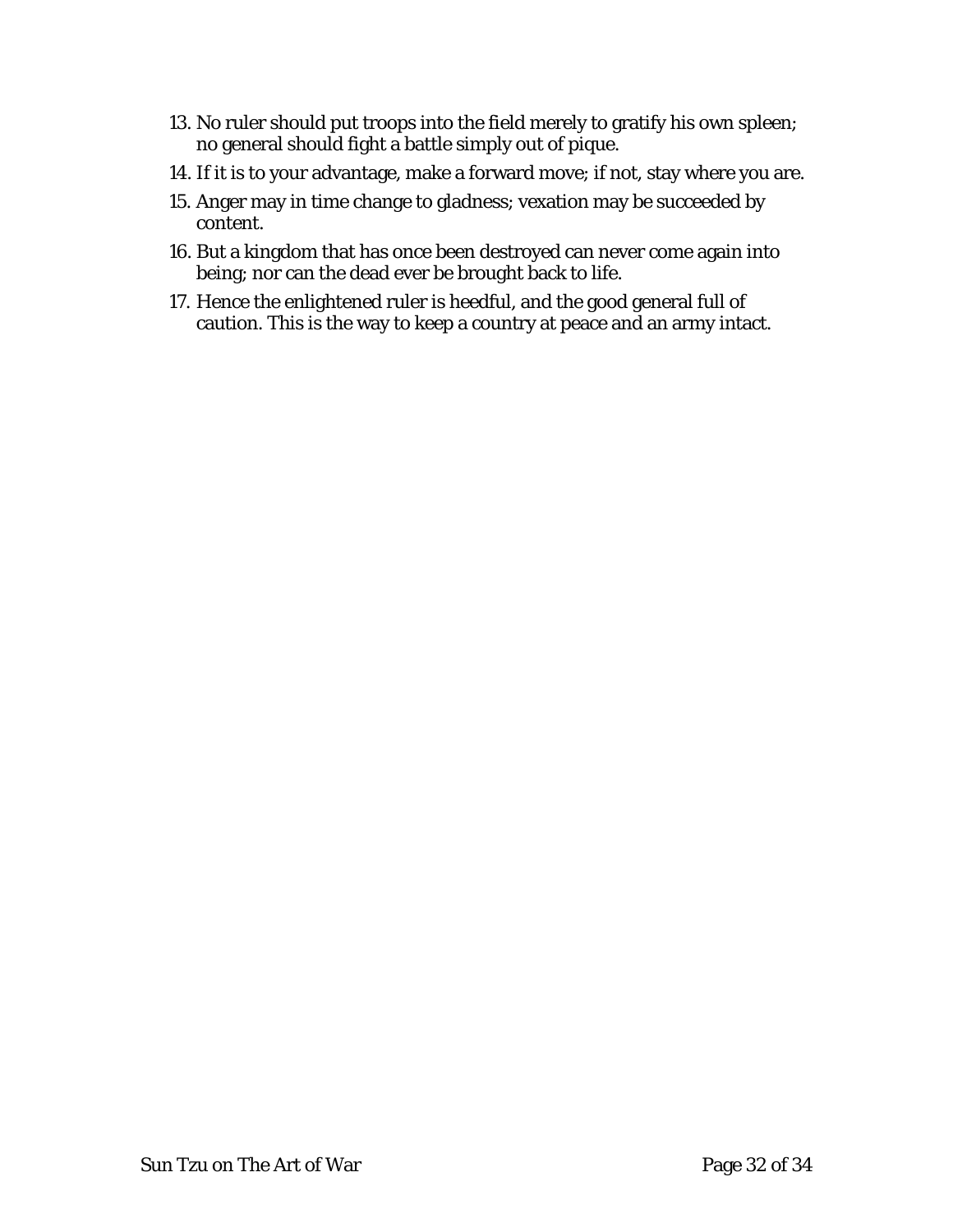# **XIII. THE USE OF SPIES**

- <span id="page-32-0"></span>1. Sun Tzu said: Raising a host of a hundred thousand men and marching them great distances entails heavy loss on the people and a drain on the resources of the State. The daily expenditure will amount to a thousand ounces of silver. There will be commotion at home and abroad, and men will drop down exhausted on the highways. As many as seven hundred thousand families will be impeded in their labor.
- 2. Hostile armies may face each other for years, striving for the victory which is decided in a single day. This being so, to remain in ignorance of the enemy's condition simply because one grudges the outlay of a hundred ounces of silver in honors and emoluments, is the height of inhumanity.
- 3. One who acts thus is no leader of men, no present help to his sovereign, no master of victory.
- 4. Thus, what enables the wise sovereign and the good general to strike and conquer, and achieve things beyond the reach of ordinary men, is foreknowledge.
- 5. Now this foreknowledge cannot be elicited from spirits; it cannot be obtained inductively from experience, nor by any deductive calculation.
- 6. Knowledge of the enemy's dispositions can only be obtained from other men.
- 7. Hence the use of spies, of whom there are five classes:
	- a. Local spies;
	- b. inward spies;
	- c. converted spies;
	- d. doomed spies;
	- e. surviving spies.
- 8. When these five kinds of spy are all at work, none can discover the secret system. This is called "divine manipulation of the threads." It is the sovereign's most precious faculty.
- 9. Having local spies means employing the services of the inhabitants of a district.
- 10. Having inward spies, making use of officials of the enemy.
- 11. Having converted spies, getting hold of the enemy's spies and using them for our own purposes.
- 12. Having doomed spies, doing certain things openly for purposes of deception, and allowing our spies to know of them and report them to the enemy.
- 13. Surviving spies, finally, are those who bring back news from the enemy's camp.